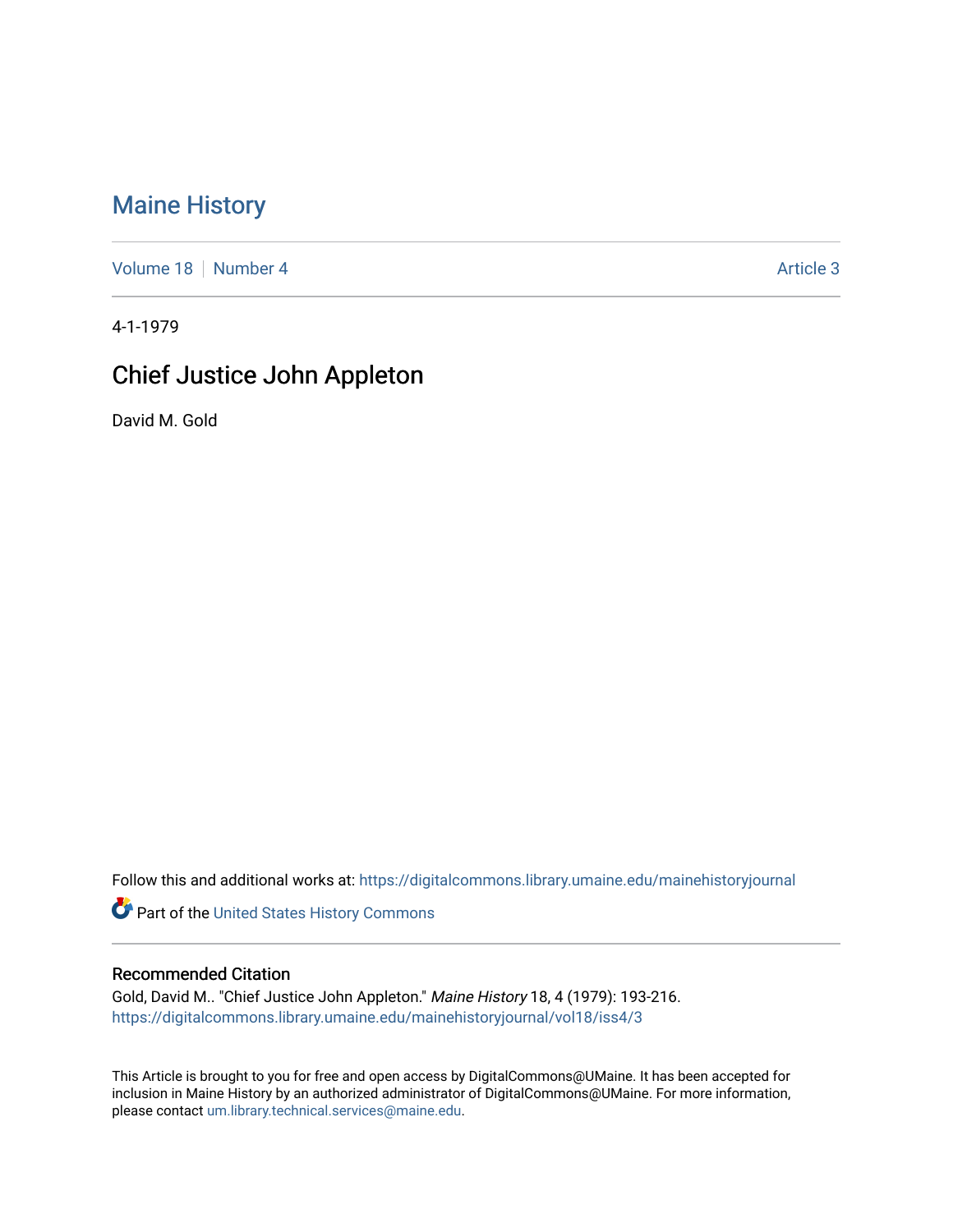

Chief Justice John Appleton (1804-1891)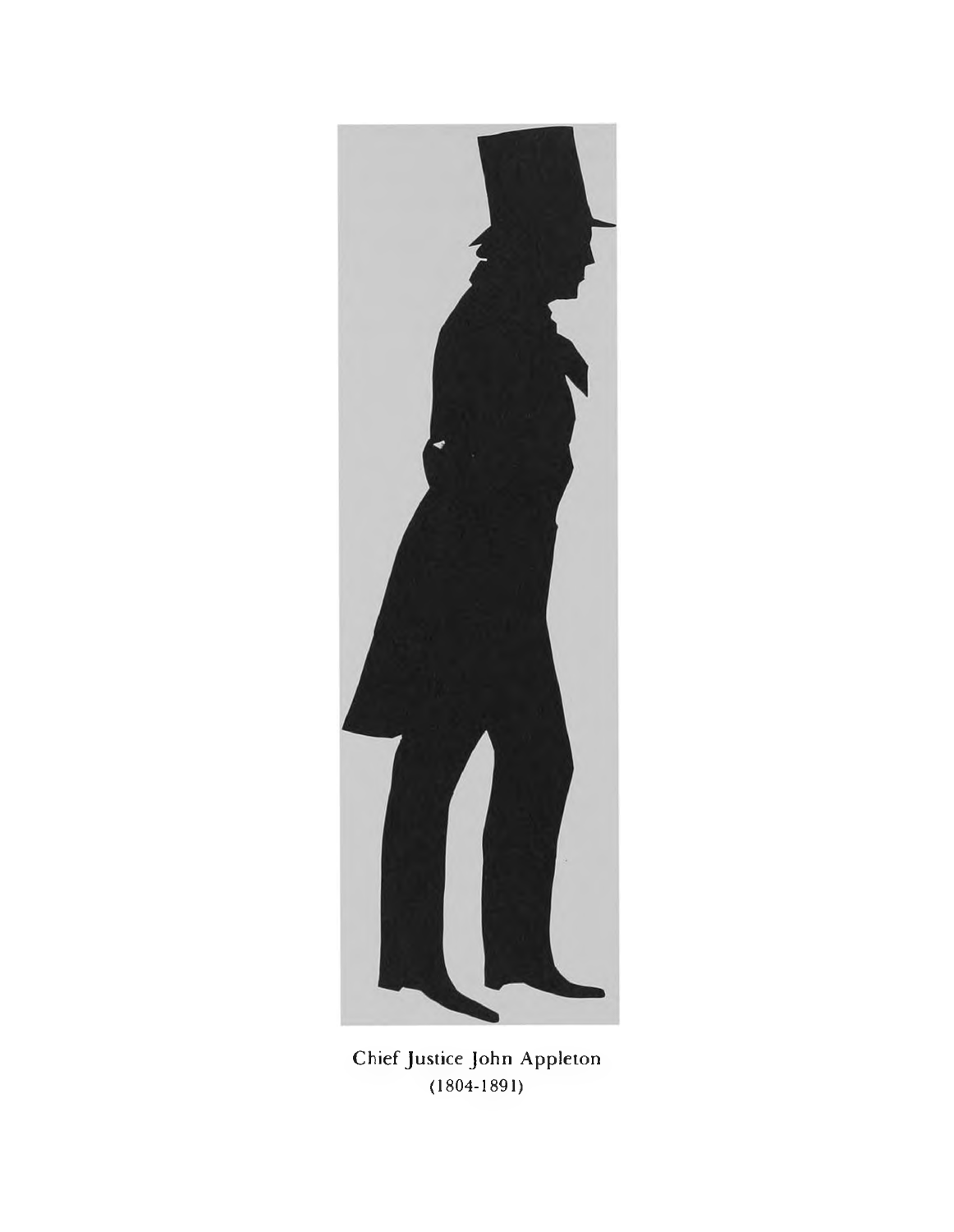### CHIEF JUSTICE JOHN APPLETON

At a banquet celebrating the seventy-fifth anniversary of the Maine Historical Society, one of the speakers, George F. Talbot, expressed his desire someday to see biographies of two of Maine's most eminent public figures, William Pitt Fessenden and John Appleton.<sup>1</sup> The fame of Fessenden, Civil War senator and secretary of the treasury under Lincoln, has been revived in recent years because of his key role in Reconstruction politics. Appleton, however, remains relatively unknown; the only substantial essay on him is now more than seventy years old.<sup>2</sup> An ardent legal reformer, Appleton served with distinction for thirty-one years on the Supreme Judicial Court of Maine, published many articles in leading law journals attacking anachronistic and unjust rules of evidence, and gained renown for his successful struggle to make the accused in a criminal case competent to testify in his own behalf. This article is intended as a first step towards fulfilling Talbot's hope that historians fully accord Appleton the credit due this remarkable man.

### *Personal and Professional Life*

The name Appleton comes from the Anglo-Saxon words *aepl* and *tun*, meaning apple garden. Because it appeared as a place name shortly after 1066 and because the early given names of the family in England were Norman, one author surmised that "the first of the Appletons was a Norman knight accompanying William the Conqueror to whom was given an estate called Aepl-tun, as a reward for his military service."<sup>3</sup> Samuel Appleton, progenitor of the American branch of the family, emigrated to Massachusetts in 1636, becoming a prominent citizen in the town of Ipswich and taking part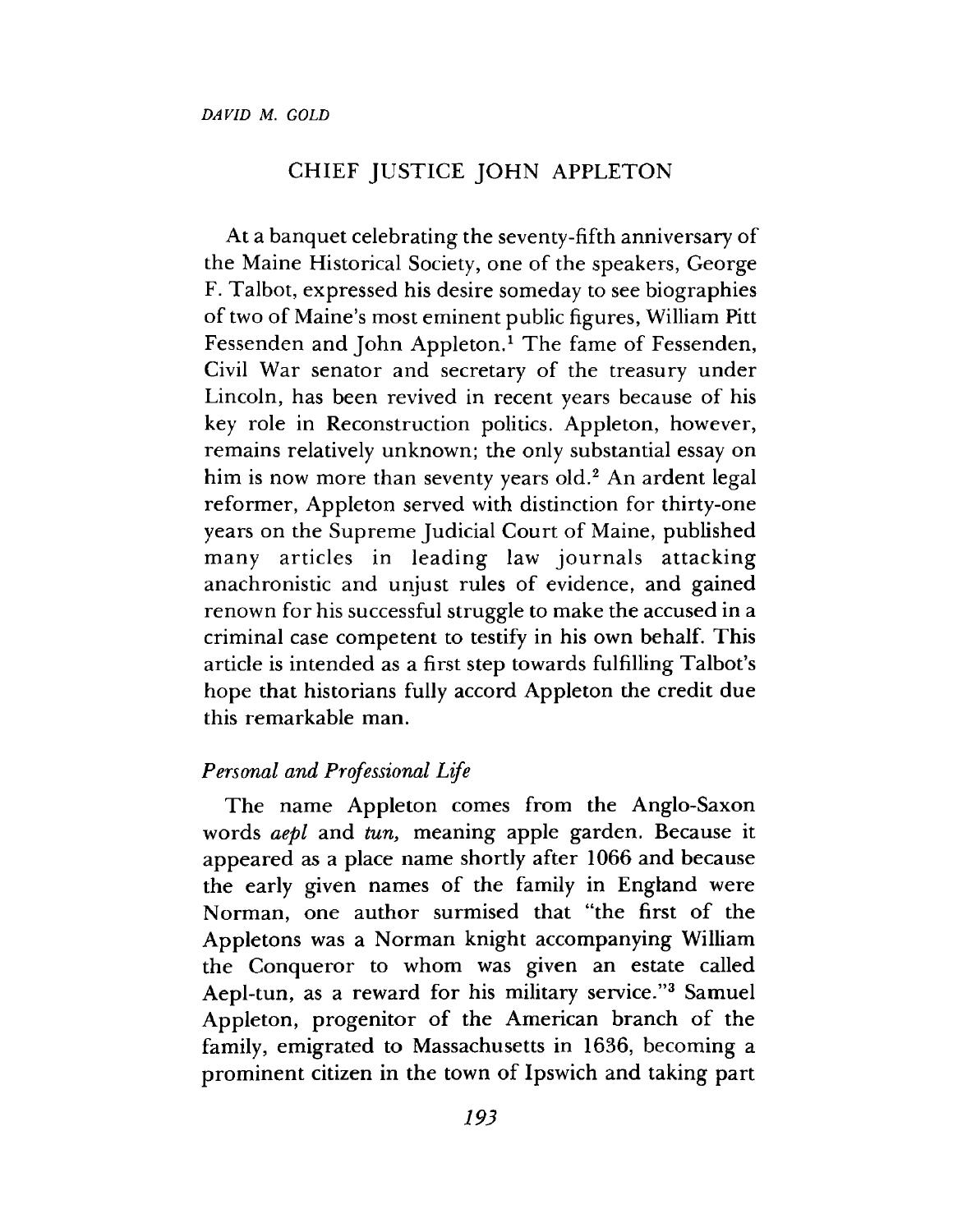in the deposition of Governor Edmund Andros at the time of the Glorious Revolution of 1688. In the mid-eighteenth century Sam uel's descendant Isaac A ppleton helped settle New Ipswich, New Hampshire. Isaac's younger brother Francis, John Appleton's grandfather, followed him there around 1770 and settled down to the quiet life of a modest farmer, interrupted only by brief military service during the Revolutionary War. $<sup>4</sup>$ </sup>

Although it appears that he was among the most heavily assessed taxpayers of New Ipswich in 1774,<sup>5</sup> Francis Appleton was not a wealthy man. On the contrary, according to an acquaintance of his son Jesse, the respected theologian and educator, "Mr. Francis Appleton was a farmer in the ordinary circumstances of that class of our community. So contracted indeed were his means, that [Jesse] was designed to a mechanic's trade."<sup>6</sup> Jesse went on to become president of Bowdoin College and the family farm devolved upon his brother John.

The elder John Appleton remains even more of an enigma than his father. He was not distinguished enough to merit more than the merest mention in the published histories of New Ipswich. He lived from 1763 to 1849 and married Elizabeth Peabody of Wilton, New Hampshire, on March 10, 1803. Elizabeth, the daughter of a blacksmith who could trace his American roots back to 1635, died in 1809 at the age of thirty-two.<sup>7</sup> The couple produced two children, John and Elvira.

The younger John Appleton entered the world on July 7, 1804. The course of his early years remains a matter of speculation for there is very little evidence as to how he spent his boyhood days. In a brief autobiographical letter written in 1858 Appleton covered the period from his birth to his teaching career in one sentence.<sup>8</sup> The published accounts of his life follow this precedent. We do know, however, that Appleton received his early education at the New Ipswich Academy.9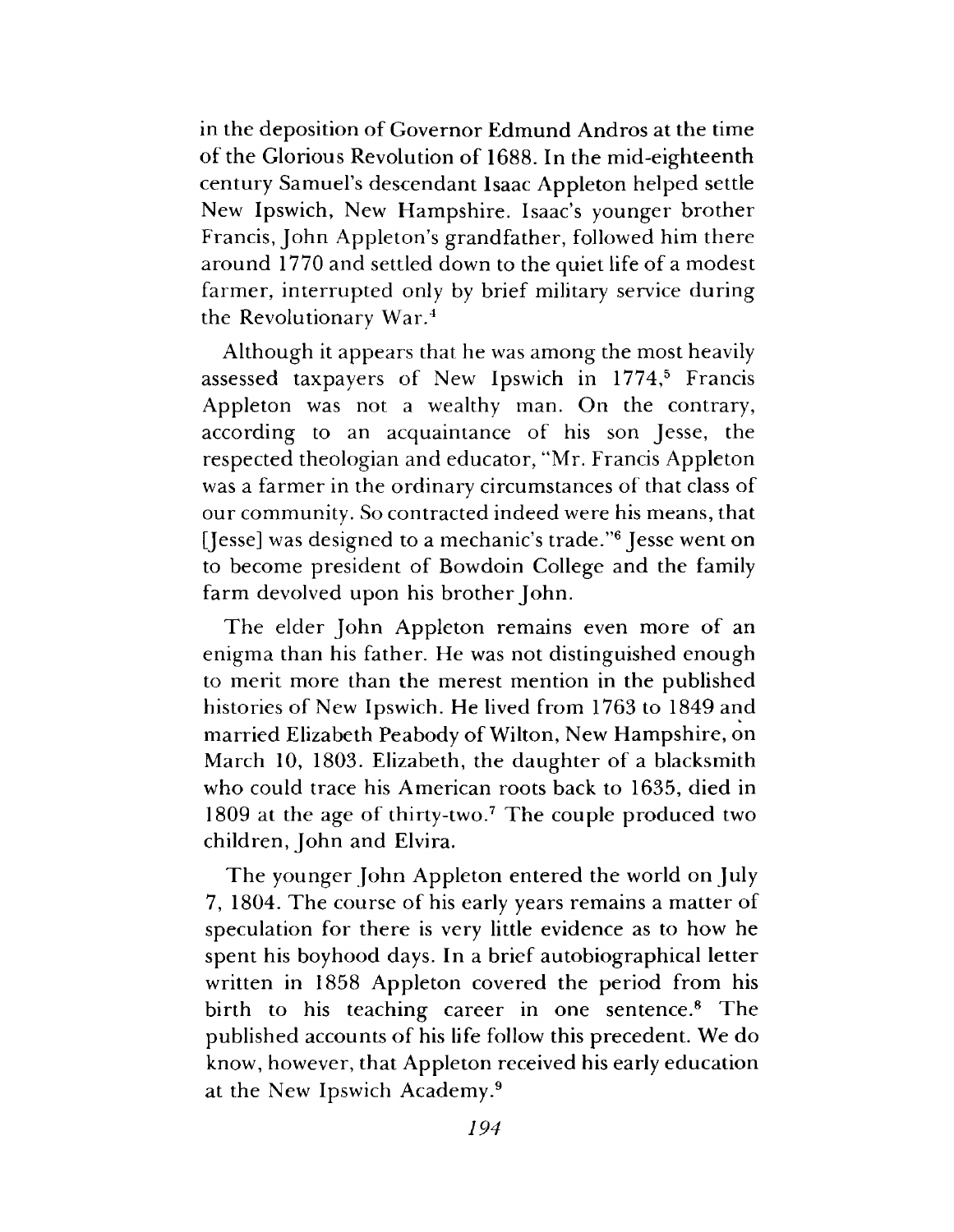The New Ipswich Academy, renamed Appleton Academy in 1853 in honor of its benefactor Samuel Appleton of Boston, was organized in 1787 by a group of thirty-two men from New Ipswich and neighboring towns. T he founders, including Isaac and Francis Appleton, were perhaps dissatisfied with the limited education then provided in the town's schools.<sup>10</sup> The second academy to be incorporated in New Hampshire and only the third in the country to be coeducational, the New Ipswich Academy was chartered in 1789

for the purpose of prom oting piety and virtue, and for the education of youth in the English, Latin and Greek languages, in W riting, Arithm etic, Music and the Art of Speaking, practical Geometry, Logic, Geography, and such other of the liberal arts and sciences or languages, as opportunity may hereafter permit, or as the trustees hereinafter provided shall direct.

With a population exceeding 1,200 New Ipswich was large enough to support the academy and it endured until recent times.

In John Appleton's day the New Ipswich Academy had about eighty-five students, more than a third of whom were girls and more than a third of whom pursued classical studies. Young Appleton must have been among the latter, for when he was accepted at Bowdoin College in Brunswick, Maine, at the tender age of fourteen the admission requirements included familiarity with Greek and Latin.11 At Bowdoin the classics were again stressed, along with mathematics and religion, and the lasting impression they m ade is apparent from the frequent Greek and Latin references in the written opinions of Judge Appleton.

At least some of the judge's love of classical learning must have been imbibed from his uncle Jesse who was not only the president of Bowdoin College but one of its better instructors. In general, however, the teaching of classics at that time was not very good. Alpheus Spring Packard, who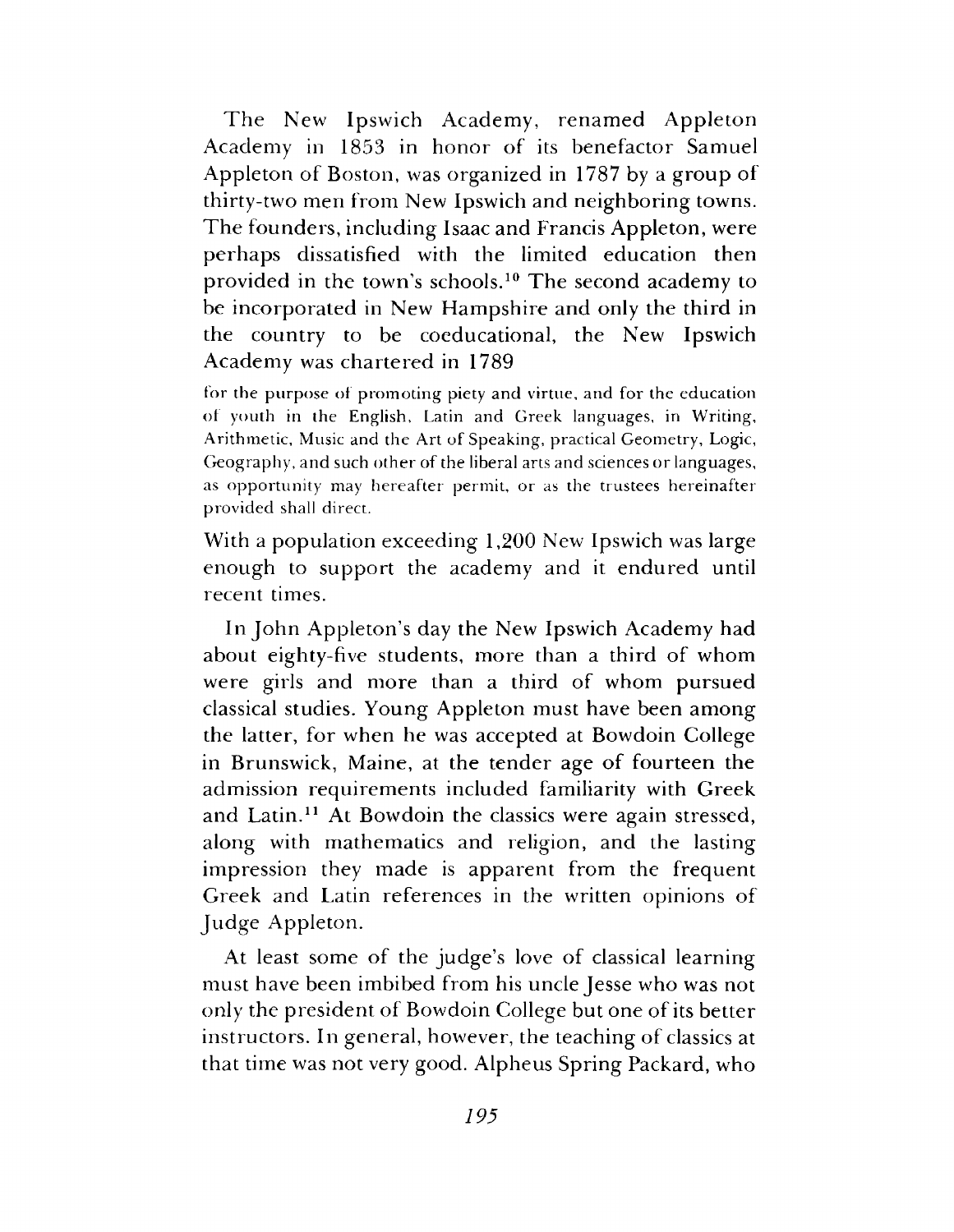graduated from Bowdoin in 1816 and taught there for sixty-five years, recalled: "Classical teaching in my day was altogether inefficient. The first professor was more skillful in exploring the wild lands of the college on the Piscataquis, and in introducing choice fruits in this and neighboring towns, than in inspiring students with love for  $G$  reek." $12$ 

Appleton entered Bowdoin in 1818. The "journey of several days to Brunswick from New Ipswich in an old-fashioned, two-wheeled chaise with his uncle was an event to be remembered, for he often referred to it in his allusions to his boyhood days."<sup>13</sup> The college itself was less remarkable. Located in a small, unattractive town and consisting of just two buildings, its rooms were small and spare, its course work rigidly prescribed, and its required hours of study long. Nevertheless, the students managed to find diversion. Drunkenness and pranks were perhaps no less common than now; offenders were punished with fines or suspensions and required to live for a time with clergymen selected by the faculty.

There were also amusements of a more enlightening nature in the form of literary and debating clubs. Among these was the Peucinian Society, formed "in order to cherish the love of literature  $\dots$  cultivate among the members a spirit of affection for the parent institution  $\dots$ and promote and preserve a feeling of fellowship."<sup>14</sup> The club's constitution called for fortnightly meetings to discuss moral and intellectual themes and develop forensic abilities. During his years of membership Appleton was supposed to have presented "forensics" on the following questions: Did the first settler of New England use justifiable means of obtaining possession of the country? Does climate influence genius? In a Christian Republic ought the laws to oblige every man to contribute to the support of the Christian religion? There is no way of knowing how Appleton responded to these challenges. In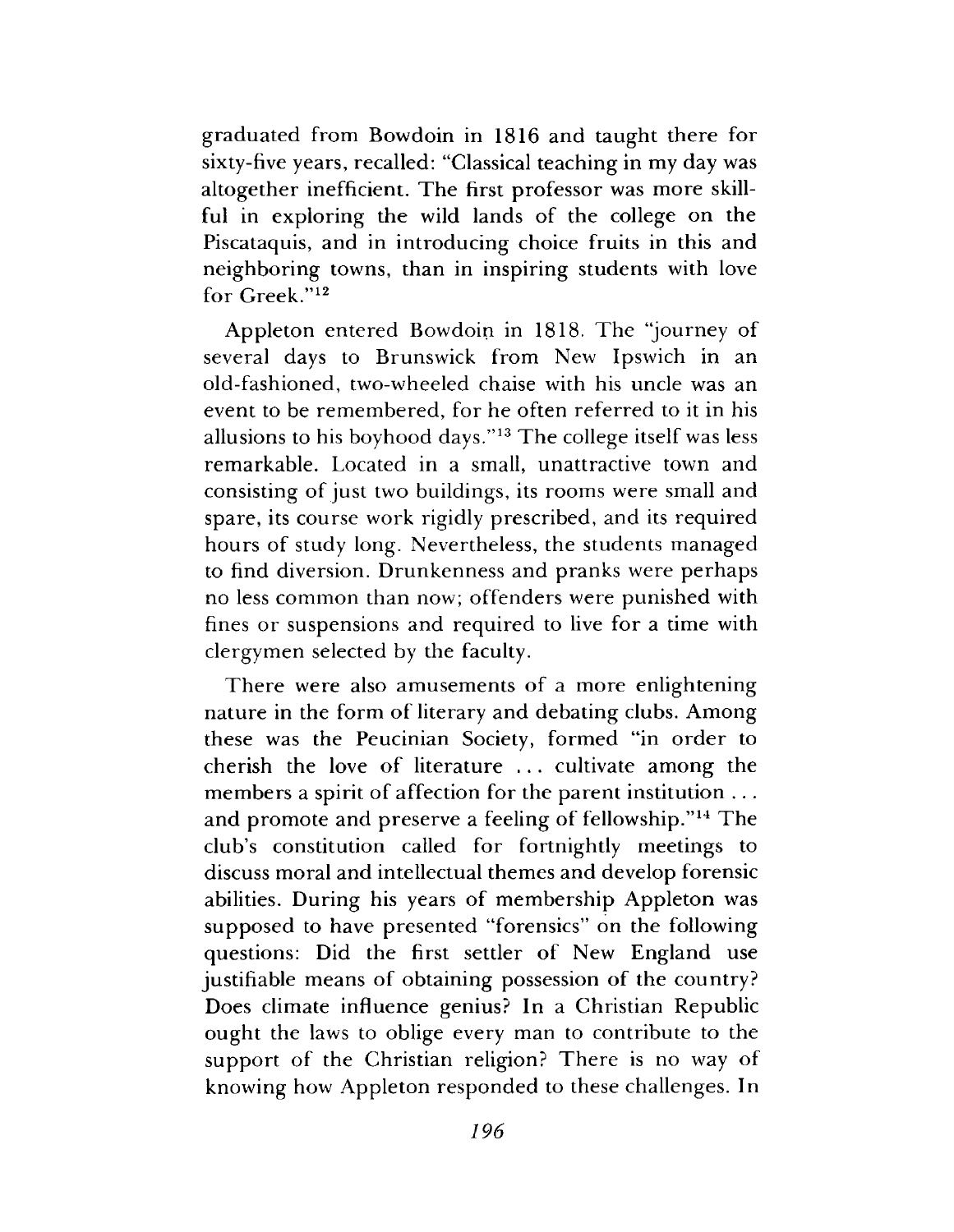fact, the society's records reveal that it was not uncommon for members, Appleton included, to neglect their assigned tasks altogether, despite the fines provided for such omissions in the organization's bylaws.

A ppleton graduated from Bowdoin in 1822, the third youngest in a class of twenty-four men. As with many educated young men of that period, his initial employment after graduation was teaching, first at the Dummer Academy in Byfield, Massachusetts, and later at Oliver Wellington's school in the Boston suburb of Watertown. The Dummer Academy, founded in 1763 by Lieutenant Governor William Dummer as the first boys' boarding school in the country, is still in existence. Wellington's academy, on the other hand, had a brief life, twenty years or less. Founded around 1822 by Watertown parents who thought the district schools inadequate, the academy seems never to have gotten firmly established, and the building was later occupied by a succession of church groups and masons.<sup>15</sup>

Appleton had a short but successful teaching career. One of his students was the future United States Supreme Court Justice Benjamin Curtis whose brother remembered Appleton as a flower among the thorns who came and went as masters at the Watertown school. "I think my brother gained more from Mr. Appleton," wrote George Ticknor Curtis, "than he did from all the previous masters whom he had attended. He was a good teacher, and a person of superior mind."<sup>16</sup>

After a year of teaching Appleton turned to the study of law. As was custom ary in those days, he received his legal education not in a law school but in the offices of established attorneys. He had for mentors George F. Farley of New Ipswich and a relative, Nathan Dane Appleton of Alfred, Maine, both of whom became prominent lawyers in their own right.<sup>17</sup> In 1826, having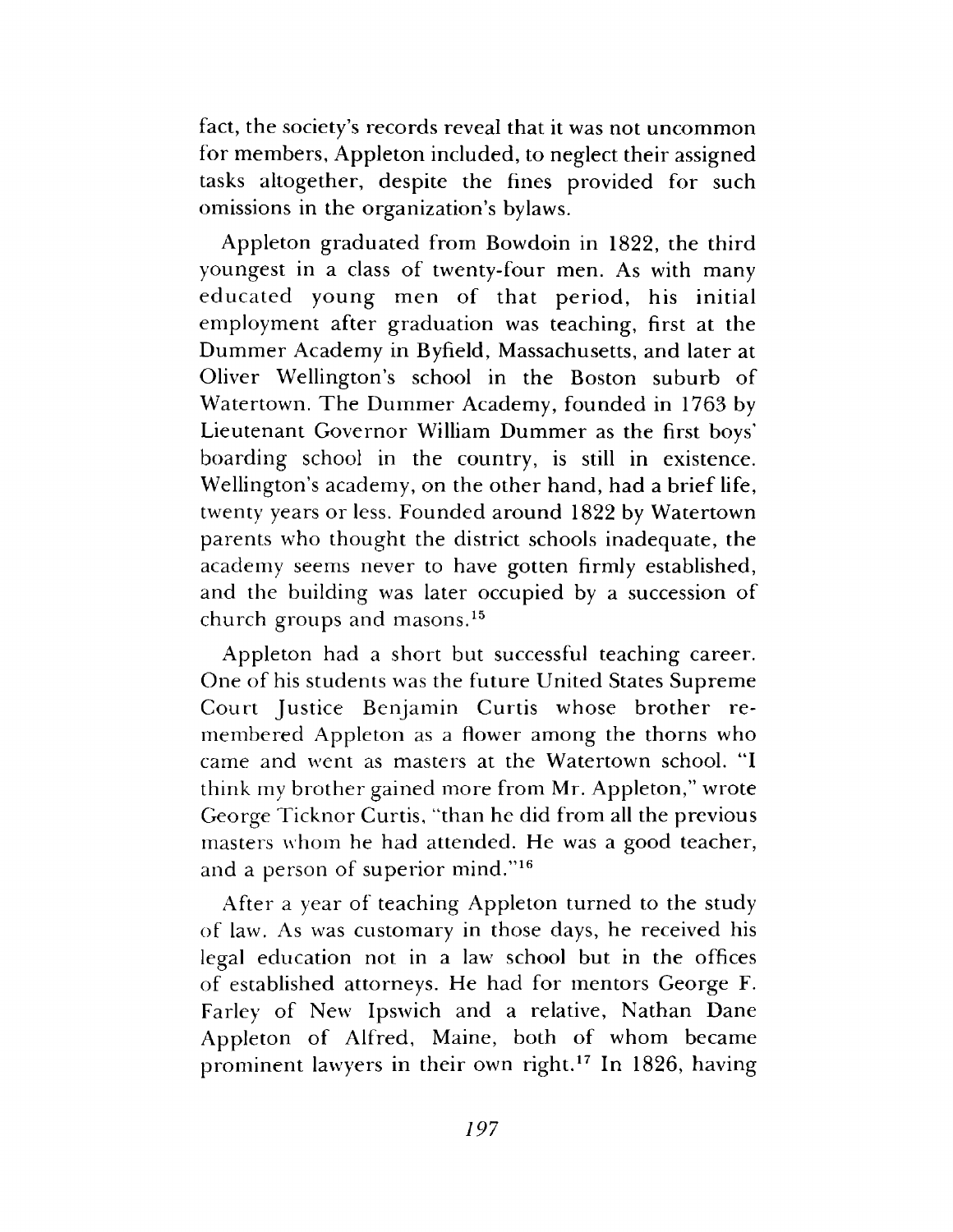attained the age of majority, John Appleton was admitted to the bar in Amherst, New Hampshire. Later that same year he began to practice law in Dixmont, Maine, named for Dr. Elijah Dix, the town's founder and grandfather of the advocate for the mentally ill, Dorothea Lynde Dix.18 For reasons unknown Appleton moved again after three months, this time to Sebec, Maine, his first real home after New Ipswich.

Sebec was a mill town of some promise at that time, but its 1820 population of 431 exceeded the current number of inhabitants by more than 100. Appleton was the town's second lawyer.19 Little is known of the six years he spent there except that it was during this time that, inspired by Jeremy Bentham's *Rationale of Judicial Evidence*, he began to write his widely respected articles on evidence.

In 1832 Appleton resettled once again, this time for good. He moved to the fast-growing mill town and lumber port of Bangor, where a skillful and hard-working young lawyer could exercise his craft to much greater advantage than in small country outposts like Dixmont and Sebec. When Bangor was incorporated as a town in 1791 it had perhaps 500 inhabitants, but by the time it became a city in 1834 the population had swelled to 8,000 and excitement was high. Bangor was on its way to becoming one of the great lum ber ports of the world and speculation in the surrounding timberland was rife.<sup>20</sup> (Although adventurism in business was not in his nature, Appleton may have succumbed to the speculation fever for, according to a new spaper article published shortly after his death, he owned  $130,000$  acres of Maine timberland.)<sup>21</sup> In that atm osphere, more people were bringing lawsuits than could afford to pay and the firm of Allen and Appleton, though enjoying a large clientele, reaped only a modest revenue. "In those days," Judge Appleton remembered upon his retirement from the bench, "the main business of the law consisted of vain efforts to collect uncollectable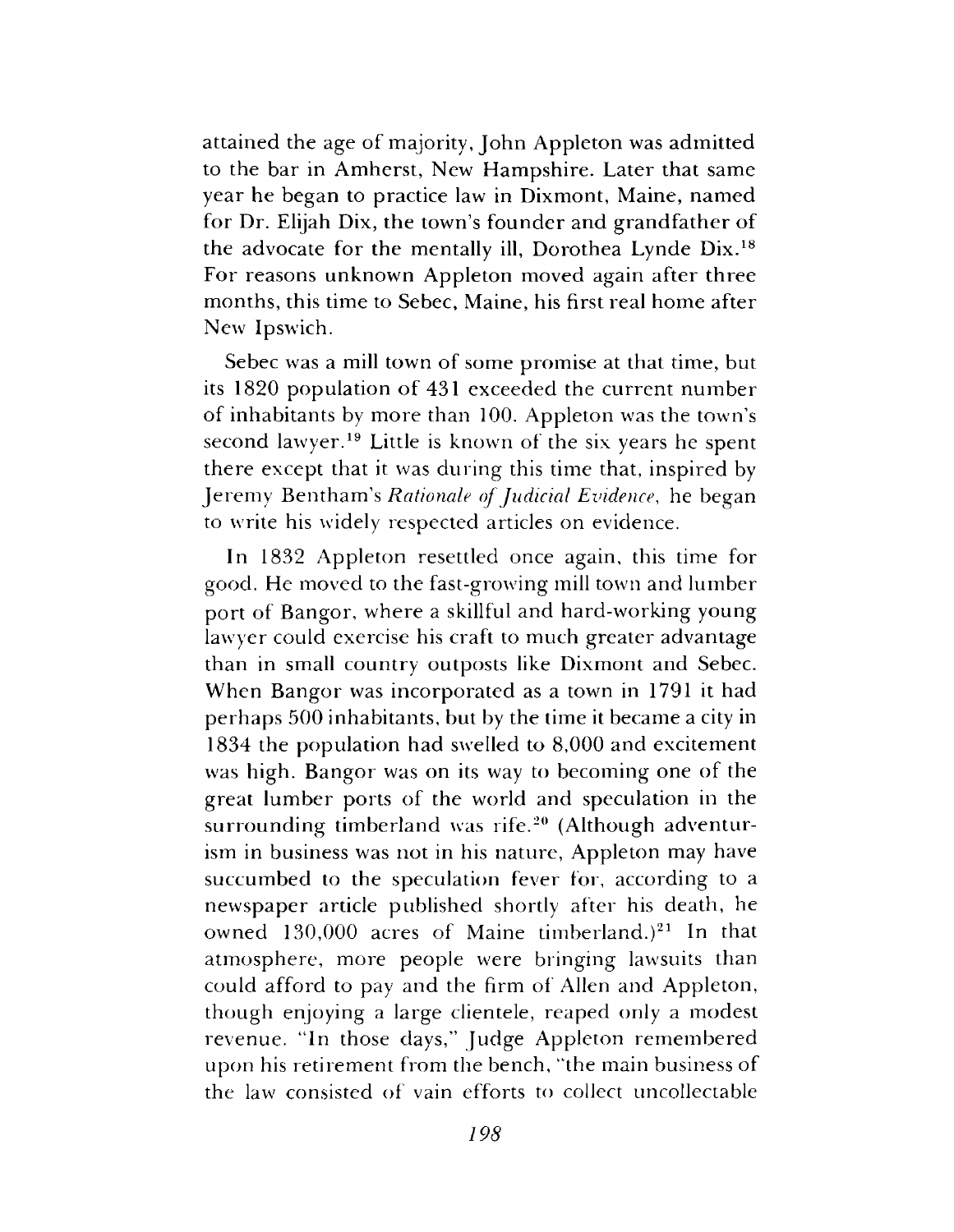debts, and with about as much promising results as those attained by a venerable prosecuting officer of this county, who procured from the grand jury an indictment against a town for not repairing irreparable roads."22

In Bangor Appleton settled down to the life of a family man and prominent attorney. He married his partner's sister Sarah, daughter of Massachusetts Congressman Samuel Allen, in 1834 and built a house on the corner of Fifth and Cedar streets. His first son, John Francis, was born the following year. His law practice yielded only a moderate income, but, as Appleton once remarked, "in respect of experience and multiform legal knowledge, it was largely remunerative."<sup>23</sup>

The partnership of Allen and Appleton came to an end with Elisha Allen's election to Congress in  $1840<sup>24</sup>$  By that time Appleton's reputation was firmly established and a distinguished citizen of Bangor recommended him as a entlem an of great legal attainments and discriminating mind" and a worthy candidate for the position of reporter of decisions for the Supreme Judicial Court of Maine.<sup>25</sup> Appleton was duly appointed, but after one year he returned to private practice on a full-time basis. He formed partnerships first with John Boynton Hill and later with his cousin Moses Appleton. The second association lasted until his appointment to the Supreme Court in 1852.<sup>26</sup>

That same year, 1852, saw the judicial reorganization of the state in accordance with a bill drawn by Appleton. For the previous thirteen years the judicial system had consisted of three district courts of original jurisdiction and the Supreme Court, plus a number of special courts of limited jurisdiction. Appointed by the legislature to head a commission to review the court system, Appleton recommended the abolition of the district courts and the transfer of their powers to an enlarged Supreme Court.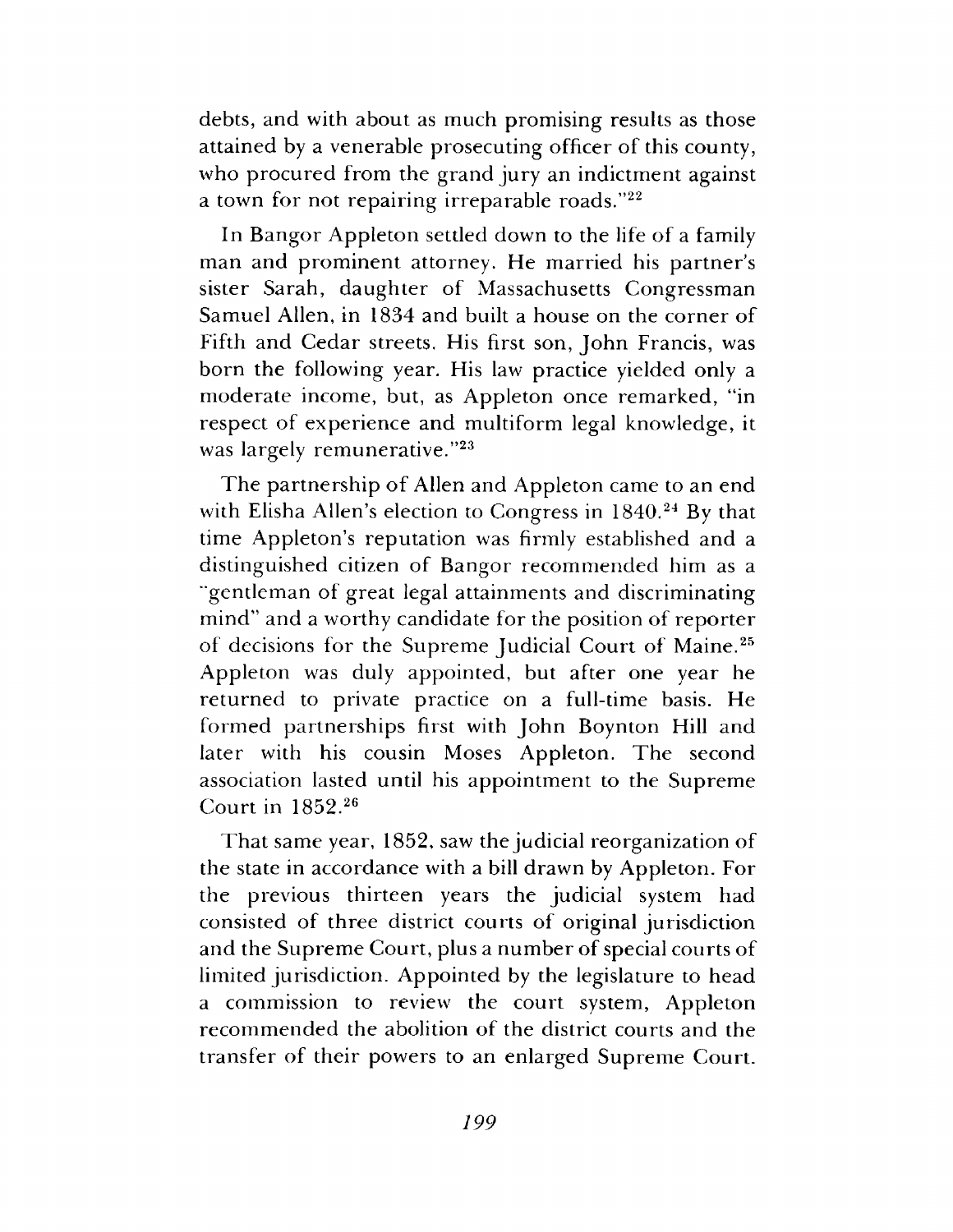The plan was adopted and thereafter the Supreme Court justices held trial terms in various parts of the state, and at least one law term annually in each of the three districts into which the state had been divided to decide upon im portant questions of law.

The reform was not without its critics. One, writing a few years after the new system was inaugurated, complained that the Supreme Court now occupied itself with trivial causes instead of matters of high principle, and that without sufficient leisure for research and deliberation the court's intellectual character and authority would suffer. Looking back after his retirement, however, Appleton expressed satisfaction with his work. The elimination of undue opportunities for appeal and protracted litigation, he said, resulted in a great saving of "delay, expense and vexation . . . so that I think it may be truly said that there is no State in New England where a judgm ent may be obtained so speedily and with so little expense as in this good State of ours." By that time, however, superior courts had been established in several counties, for the growth of the state after the Civil War had placed too heavy a burden on the Supreme Court for it to continue as the sole court of first instance.<sup>27</sup>

Appleton, serving on the bench with distinction for thirty-one years, was living proof that his court system did not necessarily bar legal scholarship of the highest order. Although a Whig, he received his appointment to the bench in 1852 from a Democratic governor whose election he had opposed.<sup>28</sup> Ten years later he succeeded John Tenny as chief justice. During his tenure on the bench Appleton supplemented his judicial duties by preparing his articles on evidence for publication in book form, and by codifying, indexing, and annotating the Maine Constitution which had been amended twenty-one times over the years, a task assigned him by the legislature.<sup>29</sup> He retired in 1883 at the age of seventy-nine, leaving "not a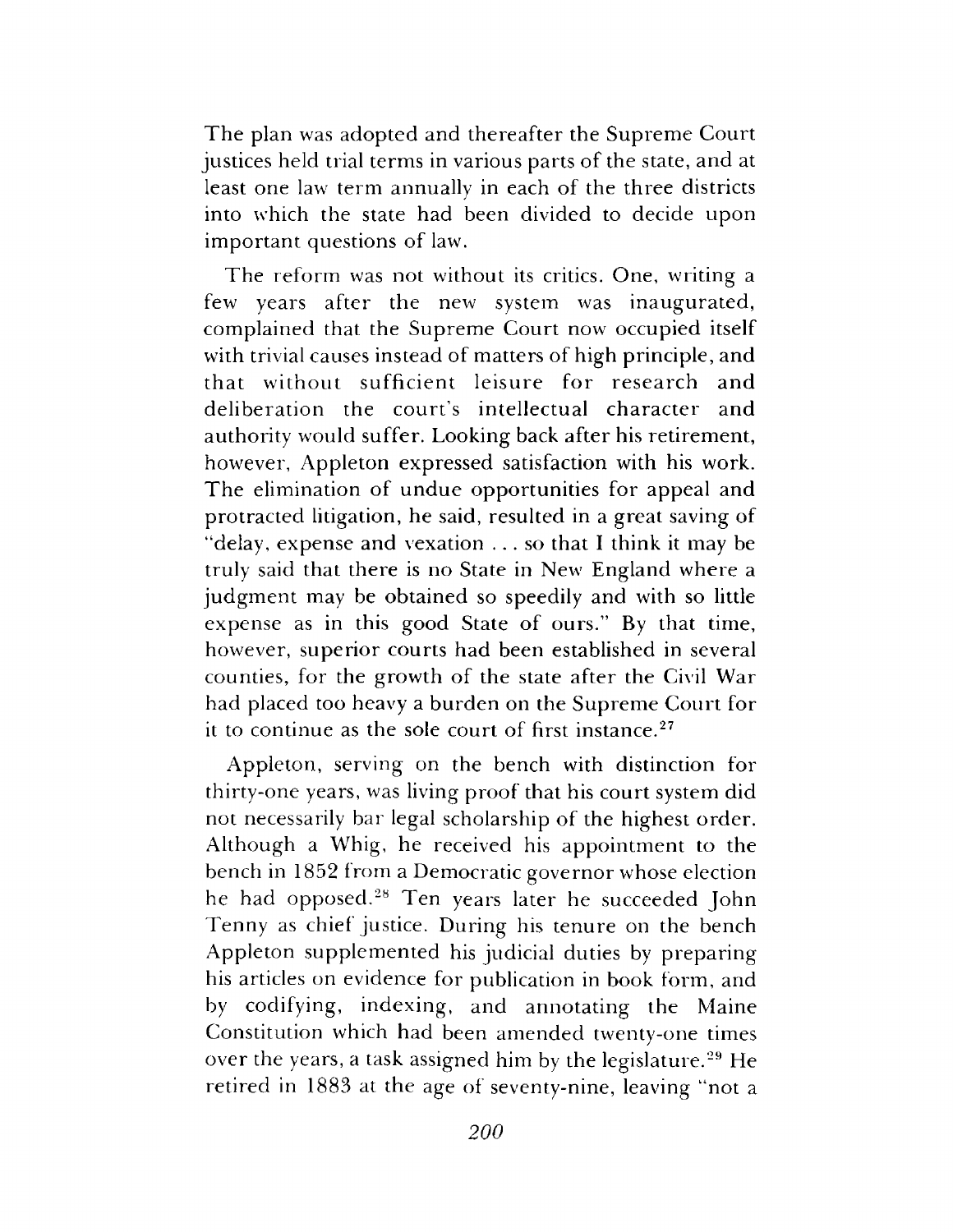stitch of work" for his successor, John Peters.<sup>30</sup>

After a lifetime in the legal profession Appleton willingly put aside law to pursue reading in other fields and to enjoy the companionship of family and friends.<sup>31</sup> (And probably also to play cards, for according to Peters he excelled at euchre and whist.)<sup>32</sup> Appleton lived out his final years in contentment, possessing a sound mind and vigorous health until the end. The tributes he received from friends and associates upon his retirement and death stressed his industriousness and intelligence, his even temper and kindness, especially toward younger members of the bar.<sup>33</sup> Appleton also possessed a delightfully dry sense of humor. Among the anecdotes related by Charles Hamlin, for example, was the one in which a merchant exclaimed to the judge, "This bankrupt law is robbing our firm of thousands of dollars." "Oh, no! neighbor Jones," replied the judge, "it is the insolvency of your debtors."34 On another occasion, when Appleton's voracious literary appetite had led him to attempt an indigestible autobiography, he wrote to an acquaintance:

I had forgotten about Williamson and his interminable life. I plead *guilty* – the plea is the proper one – to reading the first volume of his useless life  $-$  but the Court Martials were too much  $-$  I gave up in despair. I never heard of anybody else who read as much as I did of that prosy book - unless it was the corrector of proofs - proofreader  $I$ should rather say – who taking that as all other jobs as a mere matter of duty, never faltered or never should have faltered and who therefore may be *presumed* to have read it. As he read it only to correct errors he was under very little obligation to interest himself about the text and therefore may be pardoned.<sup>35</sup>

A ppleton's family in his last years consisted of his second wife, the former Anne Greeley, two sons and a grandson. Between 1844 and 1874 he had lost his father and sister, an infant daughter and two sons, and his first wife. His first-born achieved distinction as a soldier and lawyer. During the Civil War John Francis Appleton served gallantly under General Nathaniel P. Banks at the siege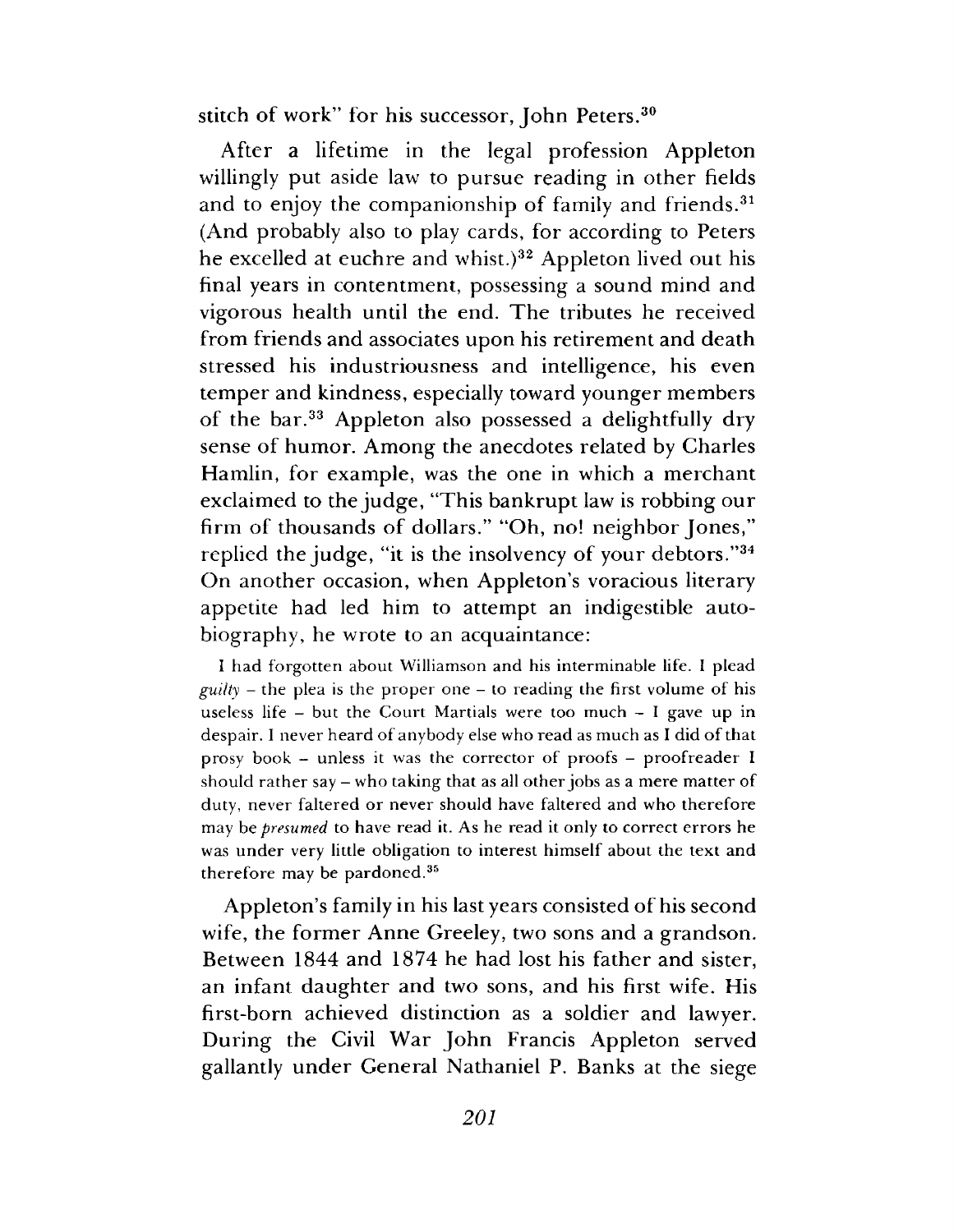of Port Hudson and, over objections of fellow officers who felt it was beneath the dignity of a gentleman, he commanded a colored regiment. In 1865 he was breveted brigadier general. A Bowdoin graduate, John Francis Appleton passed the bar in 1866 and three years later received Senate confirmation as a federal judge for the Eastern District of Texas. He had to refuse the appointment due to poor health and died in 1870 from an illness first contracted in the swamps of Louisiana during the War.<sup>36</sup>

For the last two decades of his life Judge Appleton lavished his abundant parental affection upon his two surviving sons, Frederick, a prominent attorney, and Henry, a prosperous lumber merchant. The final paragraph of his will, addressed to the sons, testifies eloquently to the character of the father:

In making the foregoing provisions, I have endeavored to do equal and exact justice to each and to regard their best interests. I exhort my sons to aid, assist, and watch over each other and ever to cultivate loving and fraternal feelings each for the other. I leave them loving wishes for their prosperity and happiness, which temperance, industry and economy will always ensure.37

Judge Appleton died peacefully at home on February 7, 1891.

#### *Legal Thought*

An ideal representative of nineteenth-century liberalism, John Appleton exhibited one predominant trait in all his writings: rationalism. W hether espousing the virtues of a free enterprise system or challenging an ossified legal doctrine, he argued his case in a clear, logical style, considering the intellectual edifice erected by his opponents in the best possible light and nevertheless dem olishing it brick by brick.

Appleton's intellectual mentors were all preachers of reason. His uncle Jesse appealed to reason time and again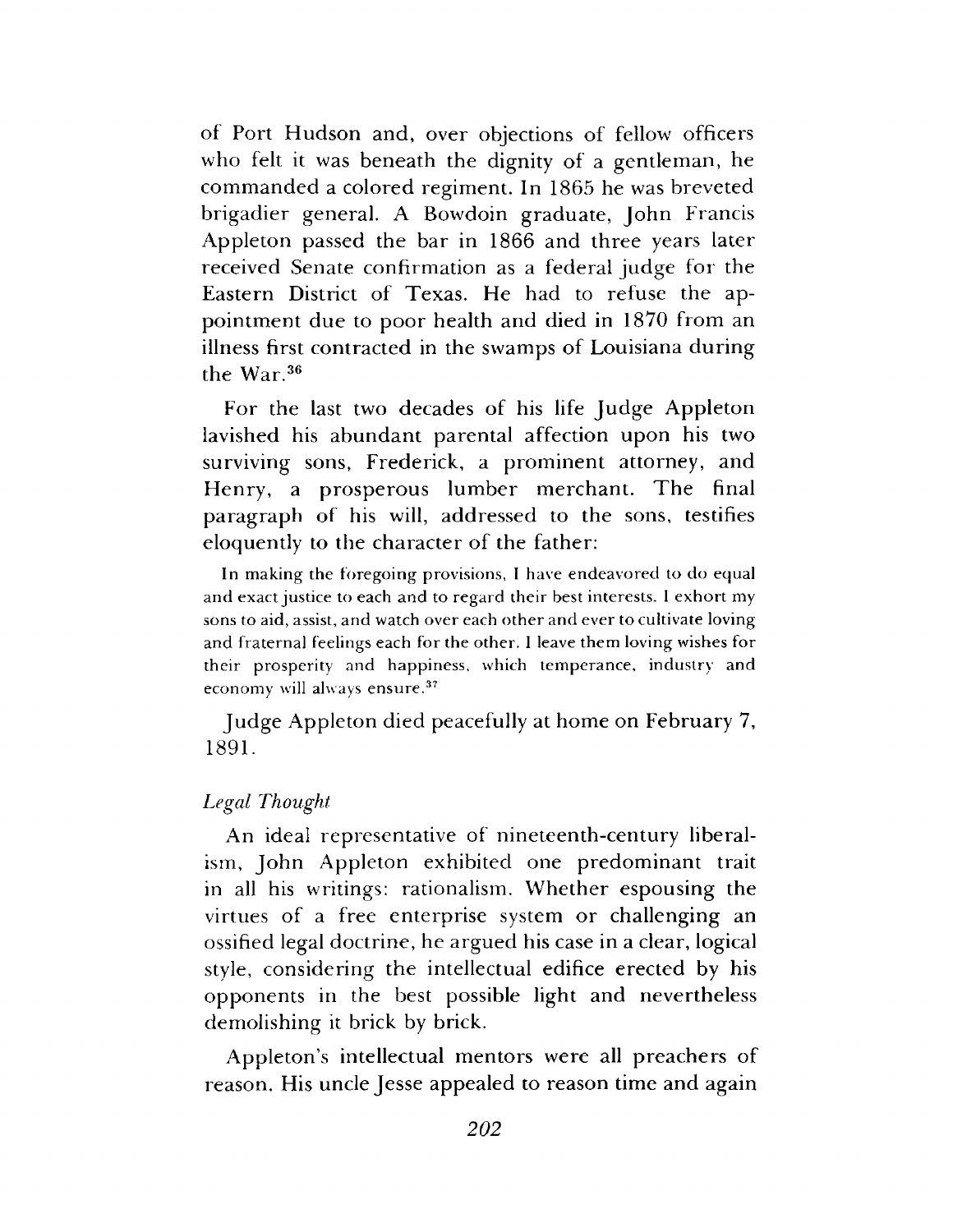in his lectures.<sup>38</sup> In religious matters Appleton followed the teachings of Frederic Henry Hedge, Charles C. Everett and Joseph H. Allen, all leading Unitarian ministers who served for a total of more than thirty years in Bangor.<sup>39</sup> Hedge authored a book entitled *Reason in Religion* in which he wrote: "In every clear conflict between reason and authority, the genius of Christianity inclines to the rational side. The cause of reason is ever the cause of faith."<sup>40</sup> Everett attempted to harmonize faith and reason in his article "The Faith of Science and the Science of Faith."41 In his writings on political economy and evidence Appleton claimed no originality, proclaiming himself merely a disciple of those apostles of reason Adam Smith and Jeremy Bentham.

As a follower of Smith and Bentham, Appleton naturally opposed governmental interference with individual freedom in matters of economics and conscience, although fanaticism in such things was entirely alien to his temperament. "Restrictions are always considered *prima facie* inexpedient," he wrote in an early article for the *Yankee*. "Any infringement on liberty of action is dangerous."42 Opposing usury laws as products of prejudice rather than reason, Appleton argued from both principle and utility. "It may be assumed as an unquestionable truth," he wrote, "that each individual is *best* competent to manage his own concerns."<sup>43</sup> When usury laws, intended to protect the poor, set the rate of interest below that which would obtain in the absence of legislation, the poor man was thrown upon the mercies of the loan shark, who would charge more than the market rate to compensate for the risk involved.

In developing his arguments on usury Appleton touched upon themes that would emerge nearly half a century later in a lengthy opinion he wrote as chief justice concerning the relationship between business and government. The heady expansion of business and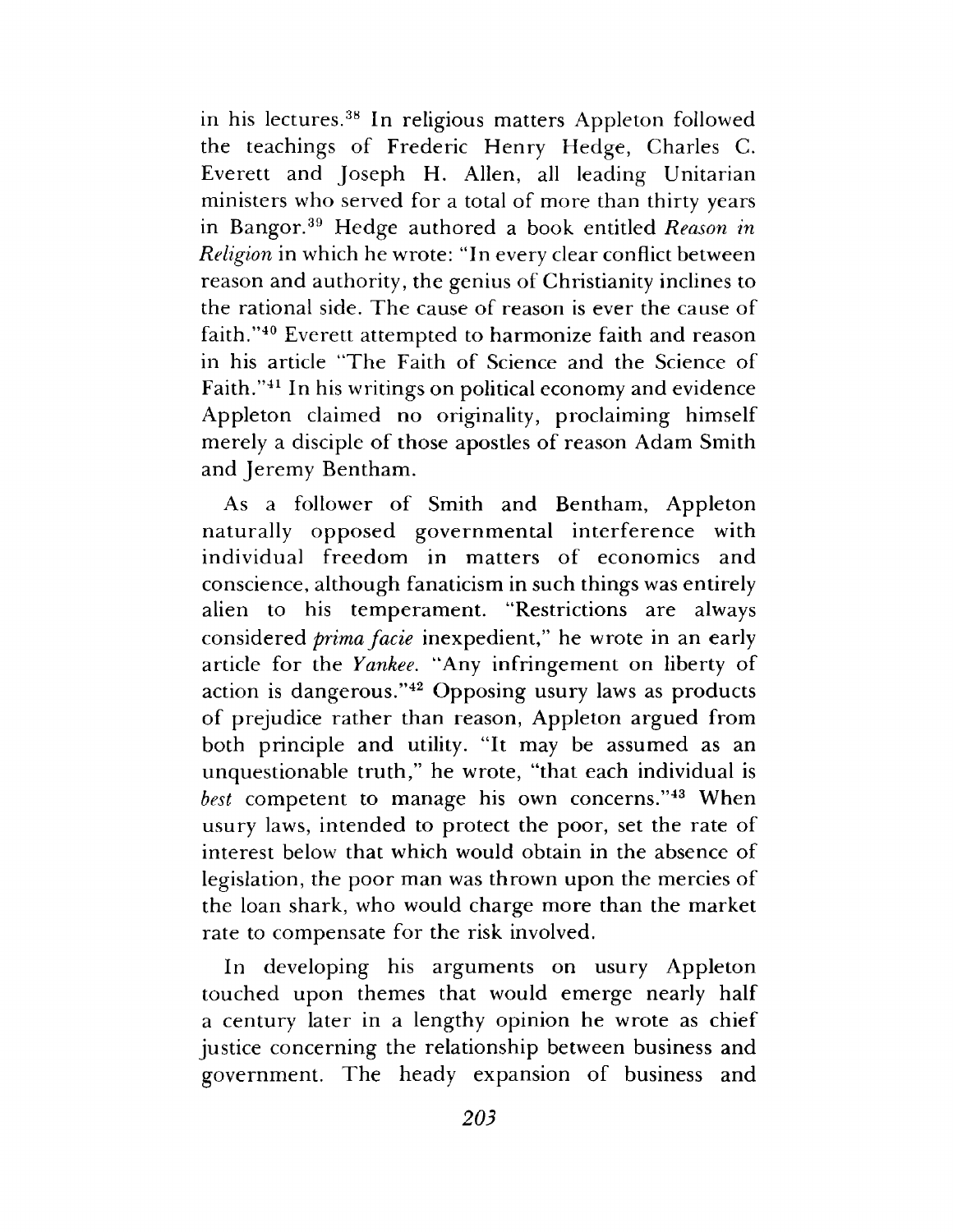industry in the post-Civil War years had been accompanied by the wide-spread belief that governmental intervention in the economy was both morally wrong and practically inadvisable. Appleton had an opportunity to discuss the subject in a rather unusual case. In 1871 the Maine House of Representatives asked the Supreme Court for an opinion as to whether the legislature could constitutionally authorize towns to aid private manufacturing enterprises, either by gifts of money or loans of bonds; and further, w hether towns might go into business for themselves.<sup>44</sup> When the court answered both questions with a resounding No, the legislature gave such authorization anyway and the court declared it unconstitutional.<sup>45</sup> Interestingly, Appleton's consistent application of laissez faire principles in this case worked *against* the immediate interests of the company involved. The court rejected the donation of public aid to private enterprise.

Appleton regarded the efficient use of capital and the proper allocation of profit and loss as the practical benefits obtained from an economy free of governmental intervention. "Capital naturally gravitates to the best investment," he wrote. "If a particular place or a special kind of manufacture promises large returns, the capitalist will be little likely to hesitate in selecting the place and in determining upon the manufacture."<sup>46</sup>

The practical, in Appleton's view, soon blended with the moral. Capital, he said, is the fruit of saving and when it is not protected accumulation stops. "When the government is despotic, when private right is disregarded, when there is no security for and no protection of property, men will cease to accumulate, for they will not save to be robbed."47 The political consequence of too much intervention in the economy would be despotism.

The less the State interferes with industry, the less it directs and selects the channels of enterprise, the better. There is no safer rule than to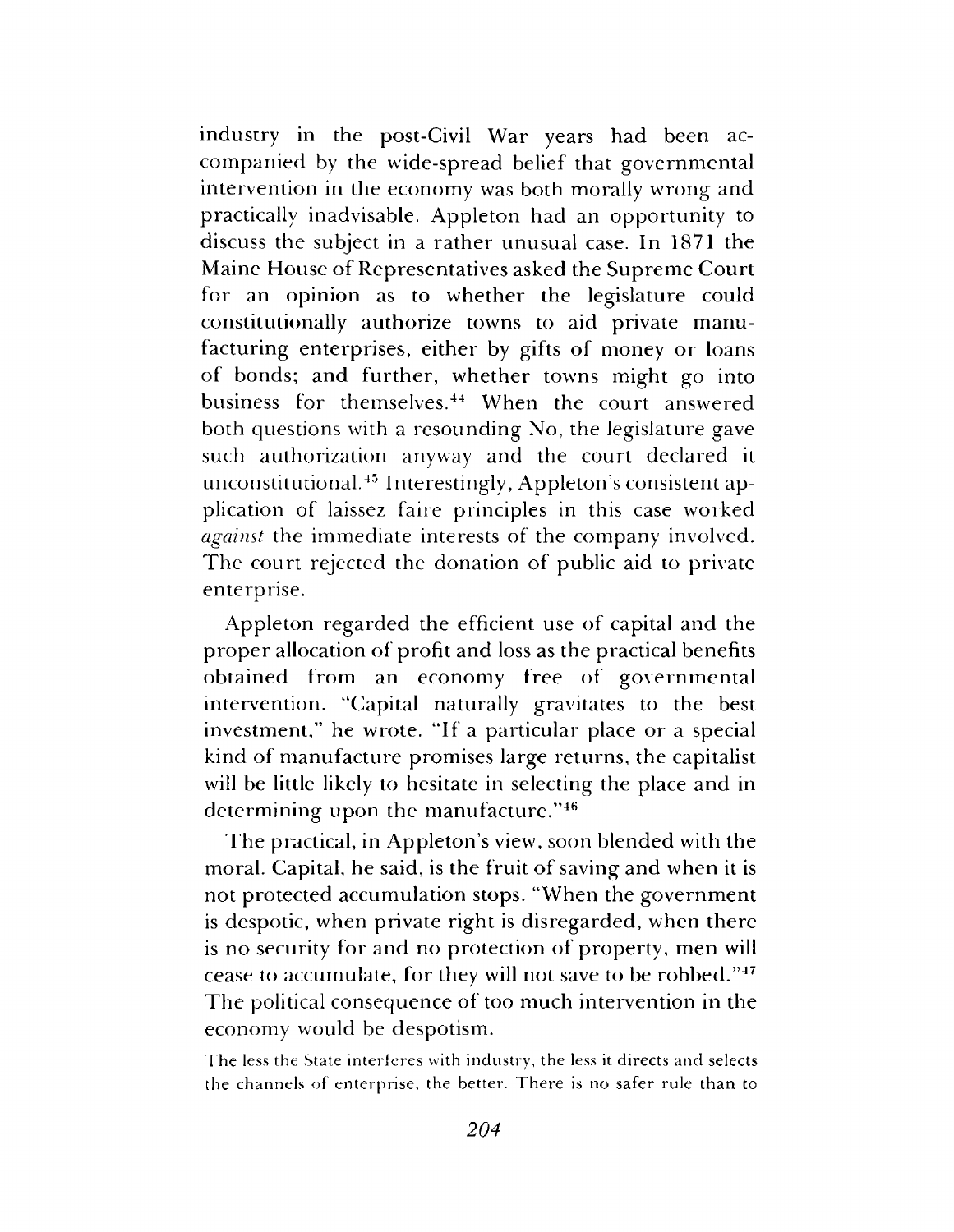leave to individuals the management of their own affairs. Every individual knows best where to direct his labor, every capitalist where to invest his capital. It it were not so, as a general rule, guardians should be appointed, and who would guard the guardians? $48$ 

In the area of religious belief, too, Appleton believed in individual freedom. In another early article for the *Yankee* he asserted that "Government has no right to interfere with the religions of its citizens  $-$  it is entirely a question between them and their God."<sup>49</sup> At a time when Unitarians and Universalists were often rejected as competent witnesses in court, Appleton advocated the right even of atheists to testify under oath. Again examining the logic of the situation Appleton asked if it were not odd that a person who falsely swore to a belief in God might be deemed a trustworthy witness, whereas an atheist who truthfully disclosed his opinions on religion would be excluded. Thirty years later, in his treatise on evidence, Appleton reaffirmed his belief in both the sagacity and the morality of allowing atheists to testify in court.

A ppleton published *The Rules of Evidence* in I860.50 It was a collection of articles written over the years, most of which had originally appeared in *the American Jurist* in the 1830s and 1840s. In it Appleton expressed his faith in hum an reason by trusting juries of ordinary men to weigh properly the credibility of all kinds of evidence the wisdom of the ages had ordained they must not hear. W hen reason told him that tradition was mistaken he did not hesitate to fling his Benthamic arguments in the face of a convention-bound legal profession. In his preface to the book Appleton stated the general principles which he felt should govern the admissibility of evidence:

All persons, without exception, who, having any of the organs of sense, can perceive, and perceiving can make known their perceptions to others, should be received and examined as witnesses.

Objections may be made to the credit, but never to the competency of witnesses.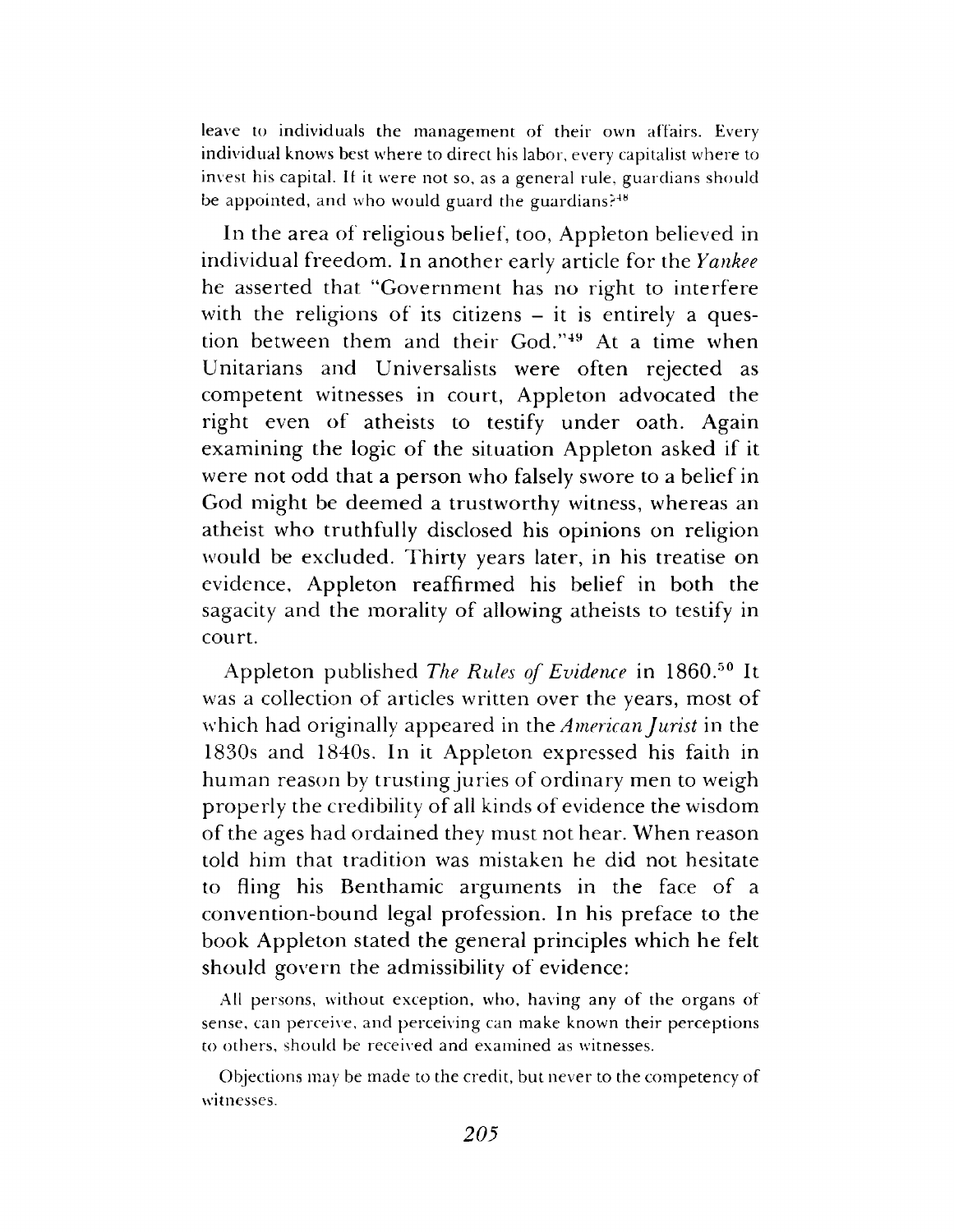While the best evidence should always be required, the best existing and obtainable evidence should not be excluded, because it is not "the best evidence of which the case in its nature is susceptible.'

The best mode of extracting testimony, orally, in public, and before the tribunal which is to decide upon the facts in dispute, should be adopted on all occasions, and before all courts, when practicable. The only exception to the universality of this rule is one arising from special delay, vexation and expense in its observance; as, in case of sickness, or the absence of witnesses.<sup>51</sup>

The common law concept of incompetency prohibited many classes of persons from testifying because their testimony was regarded as untrustworthy. The jury was not free to assess the credibility of such persons, for they were entirely excluded from the trial process. In separate chapters of his book Appleton attacked the various exclusions, applying the principles expressed in the preface to the particular exclusion under discussion. As Appleton noted, by the time the treatise appeared several of the suggested reforms had been enacted in different states. A pecuniary interest in the outcome of the litigation had generally ceased to be a ground for exclusion. Restrictions on the testimony of parties to civil suits had been reduced or removed. On the other hand, incompetency on religious grounds was still the rule and attorney-client communications remained privileged.

It would take more space than is presently available to discuss Appleton's arguments against all the many exclusionary rules. In two areas, however, his work merits special attention. These are the racial exclusion and the prohibition of testimony of criminal defendants.

An ardent Republican, Appleton championed the rights of blacks in his judicial opinions and in his personal correspondence. Following *the Bred Scott* case in 1857 the Maine Senate asked the state supreme court for its opinion on w hether "free colored persons, of African descent," having satisfied the residence requirement, were entitled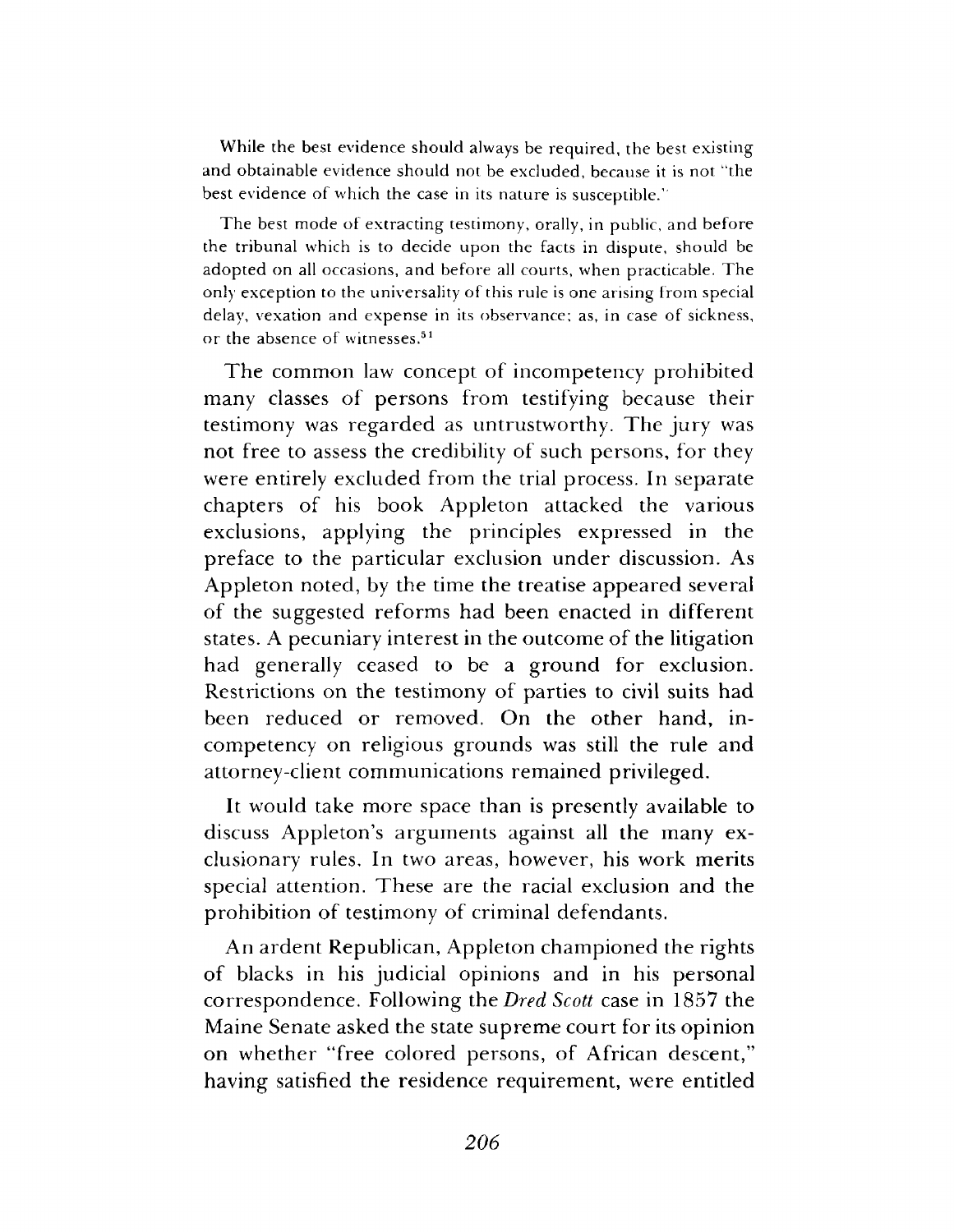to vote under the Maine Constitution.<sup>52</sup> Appleton's lengthy response, wrote Charles Hamlin, demonstrated "a masterly grasp of the law, history and research of authorities."<sup>53</sup> The Maine Constitution conferred the right of suffrage on male citizens of the United States, so Appleton's primary task was to decide whether free blacks were United States citizens. He produced a wealth of documentation in answering affirmatively, but because C hief Justice Taney had held otherwise in *Dred Scott* Appleton felt compelled to examine the bases upon which Taney's opinion rested.

In the first place Appleton pointed out that the ruling that no blacks, free or slave, could be citizens was not binding on other courts because it had not received the support of a majority of the Supreme Court. But beyond that, Appleton continued, "whatever may be the authoritative force of a decision of the Supreme Court of the United States, there can be no doubt that its statements, as to the past history of the country, are binding neither on the historian nor the jurist."<sup>54</sup> Taney's opinion rested in part upon his view that public opinion had been favorably disposed toward slavery at the time of the nation's founding. Appleton introduced impressive evidence to show that the general sentiment of the country at that time had been opposed to slavery. But, in either event, the point was irrelevant, for "the necessary degradation of the slave affords no reason for the denial of citizenship to the free man."<sup>55</sup>

Appleton further showed that even by Taney's reasoning free Negroes were citizens. Having dem onstrated that blacks were citizens in various states when the United States Constitution was adopted, he said:

If these things be so, and that they are so cannot be denied or even doubted, and if they had been known to the learned Chief Justice, his conclusions would have been different, for he says, "every person and every class and description of persons, who *were at the time of the adoption*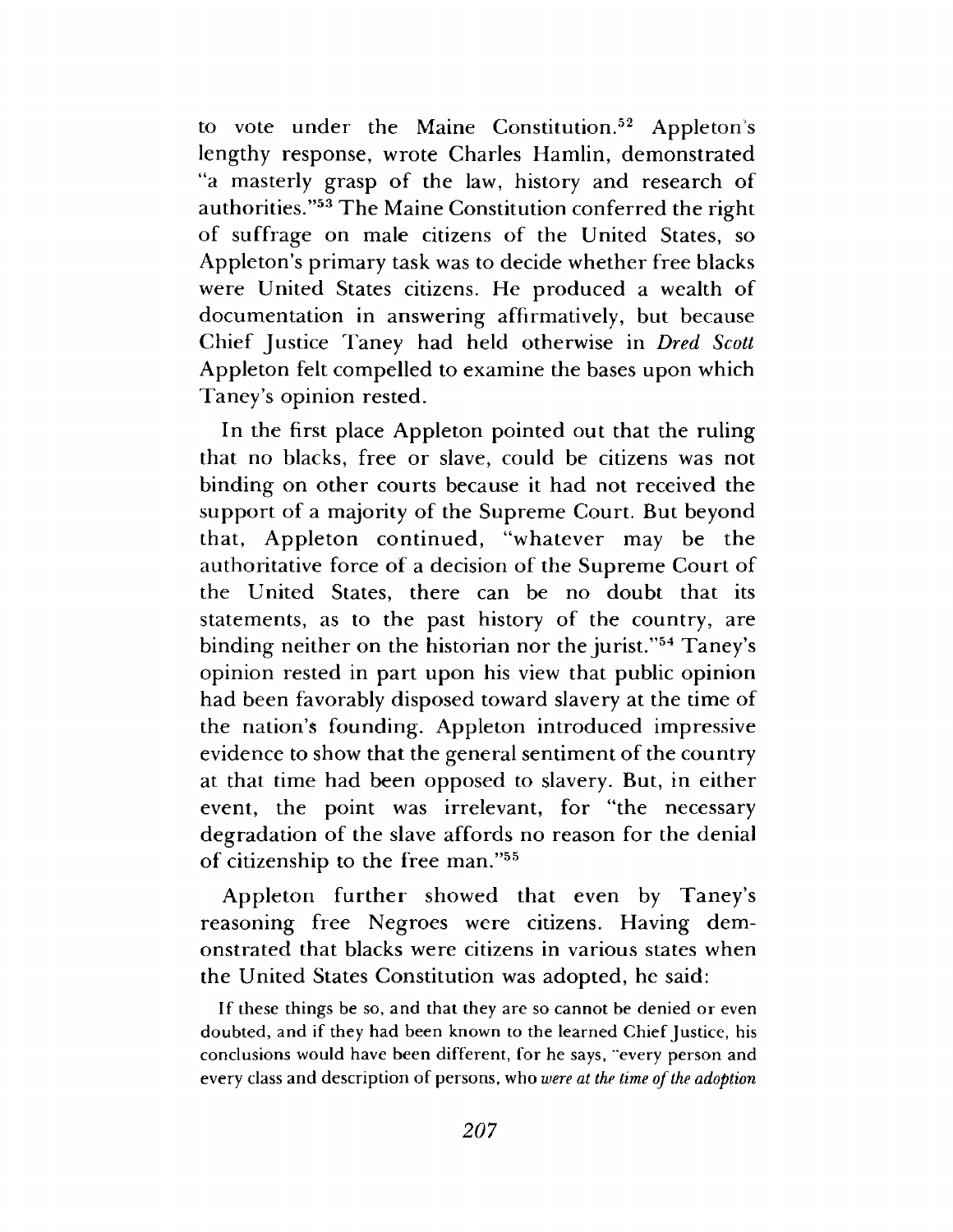*o f the constitution recognized as citizens of the several states*, *became also citizens of this new political body"* His published opinion, therefore, rests upon a remarkable and most unfortunate misapprehension of facts, and his real opinion upon the actual facts must be considered as in entire and cordial concurrence with that of his learned dissenting associates.<sup>56</sup>

In conclusion Appleton briefly showed that Maine had conferred citizenship on native-born blacks; that these blacks were therefore citizens of the United States; and that, consequently, according to the state constitution they were entitled to vote.

Appleton's sensitivity to the injustice endured by subjugated peoples prompted him to add an appendix to the collection of articles reprinted in *The Rules of Evidence*. Appleton was generally opposed to the many exclusions of evidence found in the common law. "But," he wrote in the appendix, "there will be found one class of exclusions, so enormous in its extent and so disastrous in its results, that it absolutely requires notice and consideration": the exclusions of blacks and Indians.57 As was his wont he proceeded to establish that the exclusions were not merely unjust, but illogical. In summary he wrote: "The argument runs thus:  $-$  The negro and the Indian are unworthy of credit  $-$  all know this  $-$  yet for fear all will believe them, we will not permit them to be heard. Hence, whole nations and races are branded in advance, as liars, by statute, and are not even heard."58

In 1864 Charles Sumner reported favorably to the United States Senate on a bill to permit Negro testimony in federal courts. To his report he appended a long letter on the subject by John Appleton, the "distinguished authority" on the exclusion of colored testimony."<sup>59</sup> The bill became law, providing "that in courts of the United States there shall be no exclusions of any witness on account of color."60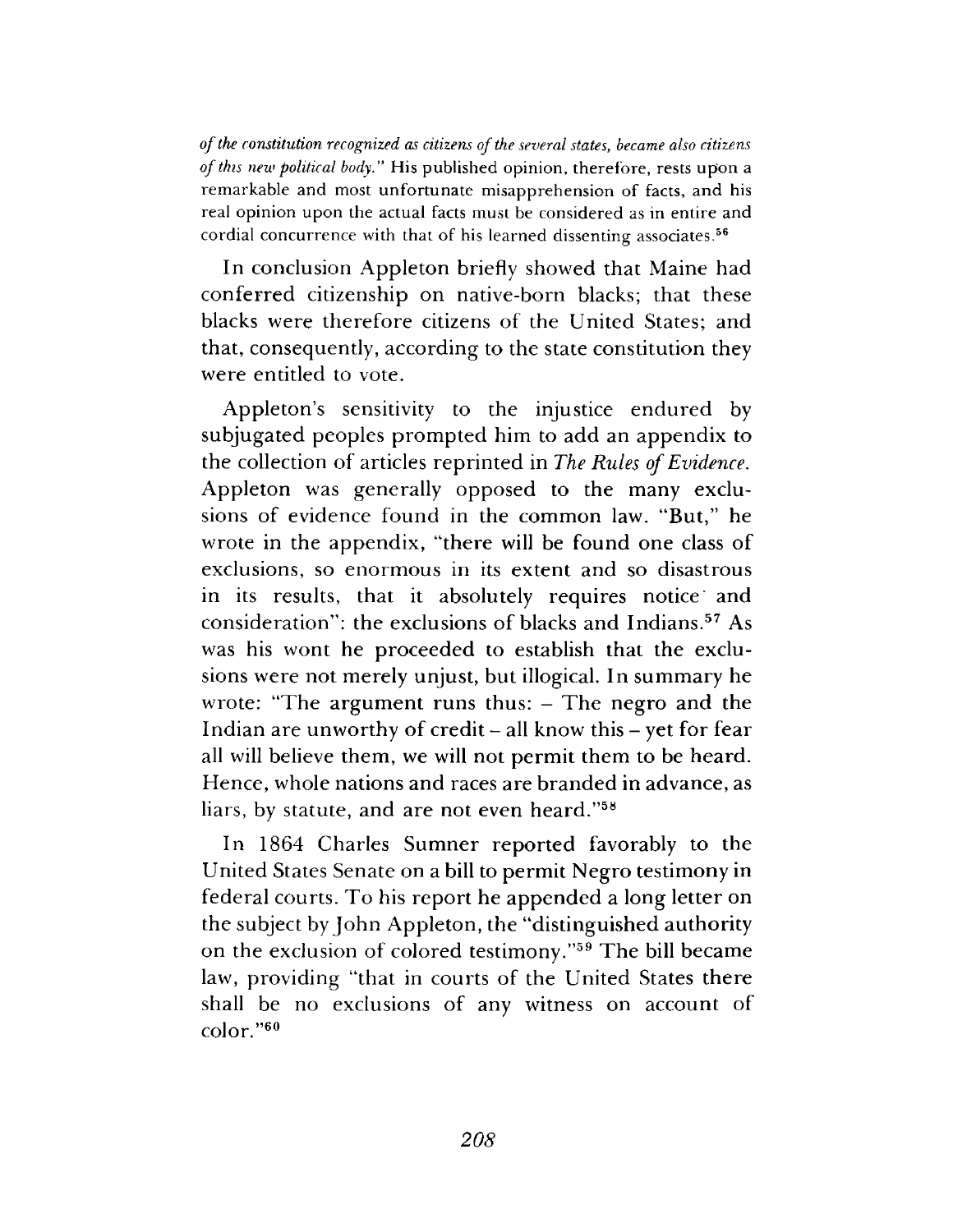The work for which Appleton gained his chief fame was his campaign against the exclusion of the testimony of criminal defendants. The move toward competency of the accused to testify in his own cause aroused considerable controversy. Appleton was at the center of the debate that took place in the national law journals of the day.

The arguments put forth by Appleton and his supporters seem unanswerable today, but fear of the unknown, plus some reasoned objections, gave rise to stiff resistance. Traditionally, the testimony of criminal defendants had been excluded as likely to be perjured. Opponents of reform also contended that under the pressures of cross-examination the testimony of the accused, even if he were innocent, could easily become confused and incriminating. Should a defendant having the right to speak try to avoid this problem by remaining silent, the suspicions of the jury would be aroused. Finally, change was resisted out of deference to the honored rule of *stare decisis* (adherence to precedent).61

Appleton was alert to the possibility of perjury by criminal defendants, but he felt that the jury would be particularly sensitive to this problem and that falsehood would not be so easily believed.

Is the witness false in all his statements? Each particular falsehood endangers; the more numerous the falsehoods the greater the chance of detection and disproof. The answer partly true and partly false? Each truth is in eternal warfare with the accompanying lie. Truth and falsehood have no greater fellowship than has new wine with old bottles. The truth uttered by the witness imperils the lie.<sup>62</sup>

Appleton did indeed regard silence as suspicious and confusion on the part of a truthful witness unlikely. But these were m atters for the jury to decide in each separate case. $63$  The possibility of error, present under any circumstances, wrote A ppleton, was no justification for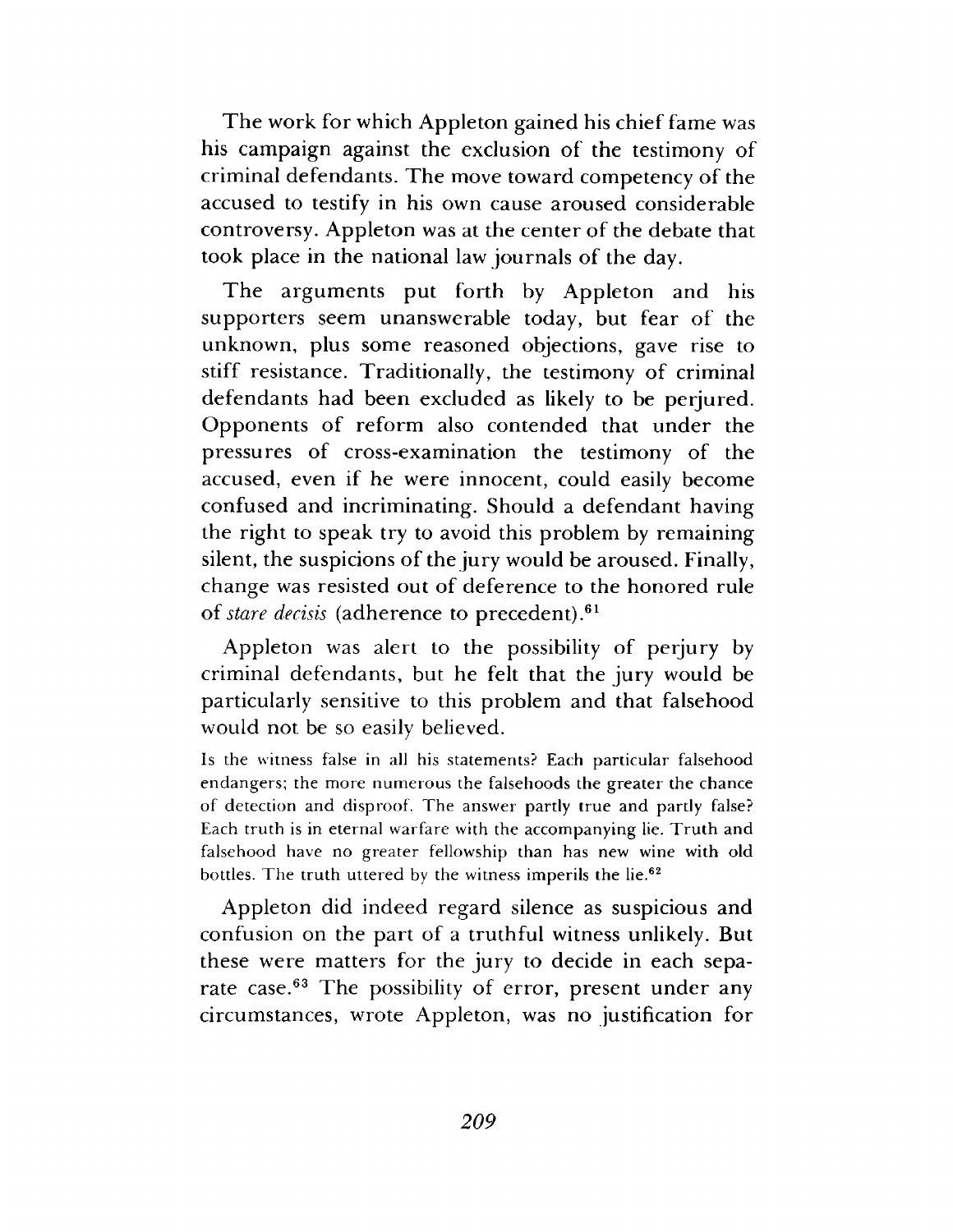excluding testimony. "Falsehood may be credited, the truth may be disbelieved. But as this cannot be foreknown, it affords no reason for exclusion."64

The heart of Appleton's argument was that every accused, being presumed innocent, should be permitted to testify to his innocence, especially since only he might be in possession of exculpatory facts. "Of all exclusions," said Appleton, "that of a man presumed innocent would seem to be the most monstrous."<sup>65</sup>

Appleton's long campaign for the accused succeeded first in Maine and then throughout the country. Maine adopted a statute in 1859 allowing defendants accused of certain minor crimes to testify in their own behalf, and in 1864 it extended the right to all defendants.<sup>66</sup> In the next two years both houses of the Massachusetts legislature solicited Appleton's opinion on the subject<sup>67</sup> and before long Massachusetts and other northeastern states enacted similar laws. Most of the country followed suit in the 1870s and 1880s.68

Appleton undoubtedly deserves a major portion of the credit for the implementation of the reform allowing the accused to testify, and he must have been grateful to have lived to witness its general acceptance. Succeeding authorities have recognized the key part he played in achieving this and other progressive changes in the law of evidence. Referring to the criminal defendant's right to testify, Harvard's James Bradley Thayer acknowledged Appleton's role in making "this remarkable inroad upon the common law."<sup>69</sup> Wigmore, in his monumental treatise on evidence, frequently cited Appleton as one of the country's leading nineteenth-century advocates of reform in this branch of the law.70

Although unfamiliar to a wider public, Appleton's reputation remains secure among modern Maine jurists. Recently, the state's late Chief Justice Robert B.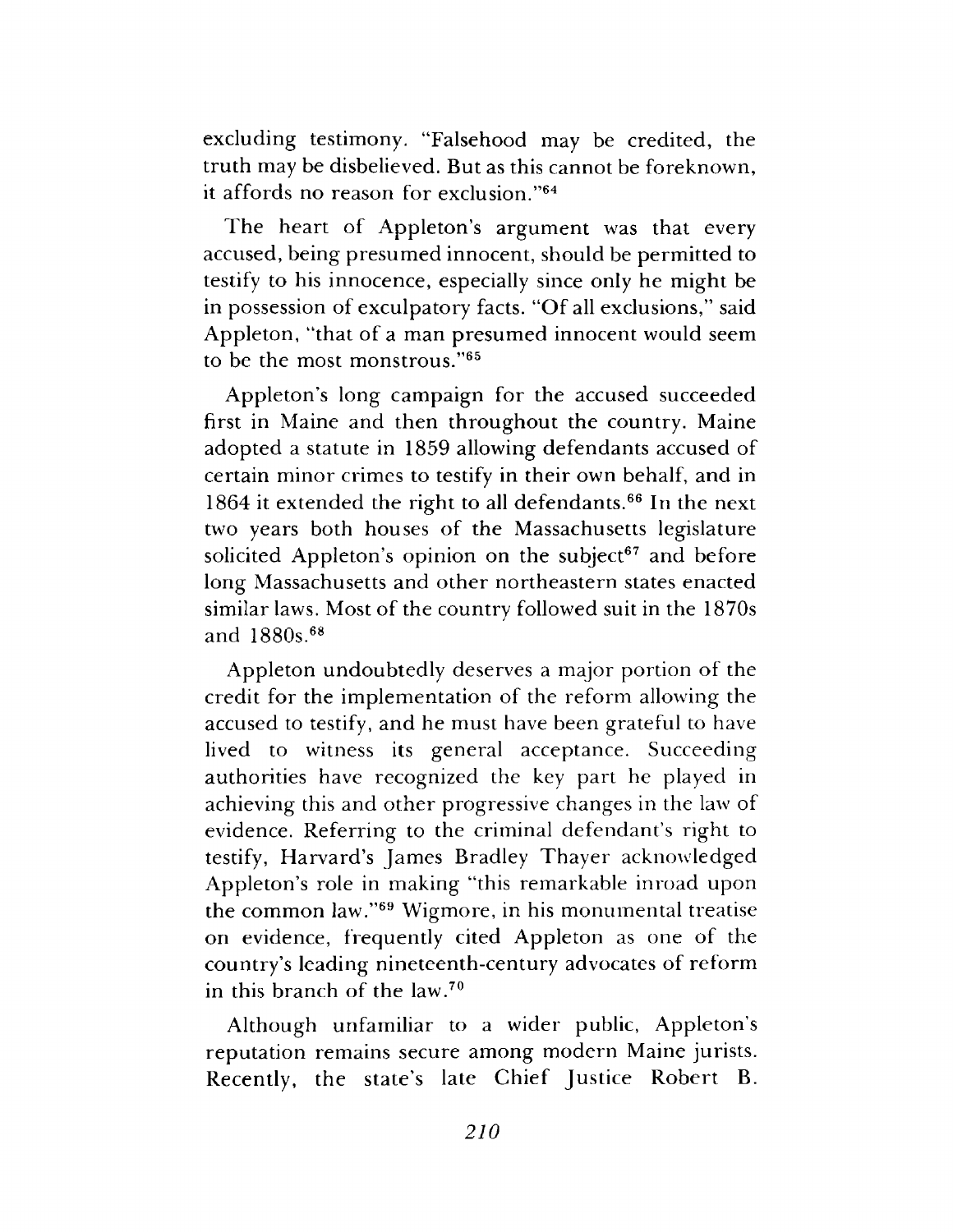Williamson wrote: "In our state we owe much to the leadership of Chief Justice Appleton in bringing into the law many reforms in the law of evidence." He quoted with approval one of his predecessors in office who, while praising many of Maine's legal lights at the centennial celebration of her bench and bar, had said: "Of all this notable group Chief Justice Appleton doubtless made the greatest impress upon the jurisprudence of this State He was a legal reformer in the best sense." $7<sup>1</sup>$ 

#### $-$  NOTES  $-$

<sup>1</sup> "Proceedings. March 11, 1897," *Collections of the Maine Historical Society*, 2nd ser., 8 (1897): 448.

<sup>2</sup> Charles Hamlin, "John Appleton," in William Draper Lewis, ed., *Great American Lawyers: the Lives and Influence of Judges and Lawyers Who Have Acquired Permanent National Reputation, and Have Developed the Jurisprudence of the United States. A History of the Legal Profession in America* (Philadelphia: John C. Winston Company, 1907-09), 5: 39-80 (hereafter cited as Hamlin, "John Appleton"). See also Charles Hamlin, "The Supreme Court of Maine," pt. 2, *The Green Bag*, 8 (November 1895): 504-23 (hereafter cited as Hamlin, "Supreme Court of Maine"). For Appleton see particularly pp. 510-16.

<sup>3</sup> "The Appleton Family," *New England Family History* 3 (January, April 1910): 448.

<sup>4</sup> On the genealogy and history of the Appleton family see Hamlin, "Appleton," pp. 42-43; Frances W. Gregory, *Nathan Appleton: Merchant and Entrepreneur*, *1779-1861* (Charlottesville, Virginia: University of Virginia Press, 1975), pp. 1-10; Louise Hall Tharp, *The Appletons of Beacon H ill* (Boston: Little, Brown and Company, 1973), pp. 14-28.

<sup>5</sup> [Augustus A. Gould and Frederic Kidder], *The History of New Ipswich, from Its First Grant in MDCCXXV1 to the Present Time: With Genealogical Notices of the Principal Families, and Also the Proceedings of the Centennial Celebration*, *September 11, 1850* (Boston: Gould *8c* Lincoln, 1852), pp. 70-71 (hereafter cited as [Gould and Kidder], *History of New Ipswich*).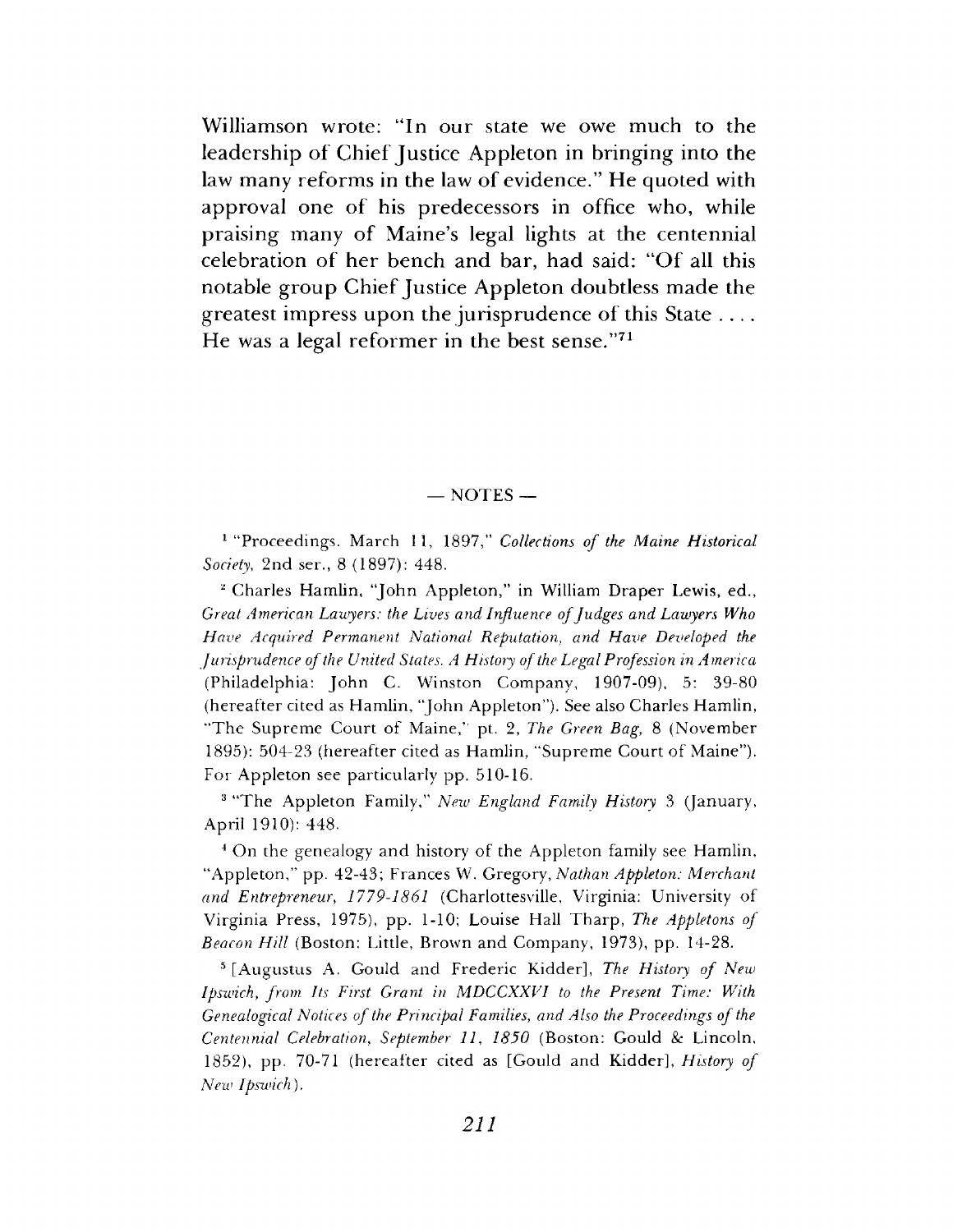fi Jesse A ppleton, *The Works of Rev. Jesse Appleton* . . . *With a Memoir of His Life and Character,* 2 vols. (Andover, Massachusetts: Gould & Newman, 1837), 1: 9.

<sup>7</sup> On the Peabody family see C. M. Endicott, *A Genealogy of the Peabody Family, As Compiled by the Late C. M. Endicott, of Salem. Rev. and Cor. by William S. Peabody*, *of Boston. With a Partial Record of the Rhode Island Branch by B. Frank Pabodie, of Providence* (Boston: David Clapp & Son, 1867); C. M. Endicott, "T he Peabody Family,' *New England Historical and Genealogical Register* 2 (April 1848): 153-61, 2 (October 1848): 361-72, 3(October 1849): 359-73.

\* A ppleton to [unidentified], April 2, 1858, A ppleton Papers, Bowdoin College Library (hereafter cited as the Appleton Papers).

<sup>9</sup> "Pupils of Old Appleton," *Boston Herald*, February 26, 1890. According to Hamlin, Appleton was educated in "the common schools and academy of his native town." See Hamlin, "Supreme Court of Maine,' p. 512.

<sup>10</sup> On the academy and education in New Ipswich see [Gould and Kidder], *History of New Ipswich*, ch. 12. Harriet Webster Marr, *The Old New England Academies Founded Before 1826* (New York: Comet Press Books, 1959) also contains some discussion of the academy in New Ipswich.

11 Louis C. Hatch, *The History of Bowdoin College* (Portland, Maine: Loring, Short & Harmon, 1927), p. 23. Other sources for the information presented here include Nehemiah Cleaveland and A lpheus Spring Packard, *History of Bowdoin College, with Biographical Sketches of Its Graduates from 1806-1879, Inclusive* (Boston: James Ripley Osgood & Company, 1882), (hereafter cited as Cleaveland and Packard, *Bowdoin College),* and *General Catalog of Bowdoin College and the Medical School of Maine, 1794-1912* (Brunswick, Maine; Bowdoin College, 1912).

12 Cleaveland and Packard, *Bowdoin College*, p. 88.

 $13$  Hamlin, "John Appleton," p. 43.

14 Records of the Peucinian Society Instituted at Bowdoin College November 22nd, 1805, vol. 3, 1819-1831, (unpublished mss.), Bowdoin College Library.

<sup>15</sup> Maude DeLeigh Hodges, "The Story of Our Waterford," (unpublished ms., 1956), Watertown Free Public Library, p. 165; Benjamin R. Curtis, ed., *A Memoir of Benjamin Robbins Curtis, LL.D. With Some of His Professional and Miscellaneous Writings,* 2 vols. (Boston: Little, Brown and Company, 1879), 1: 12-13 (hereafter cited as Curtis, A *Memoir).*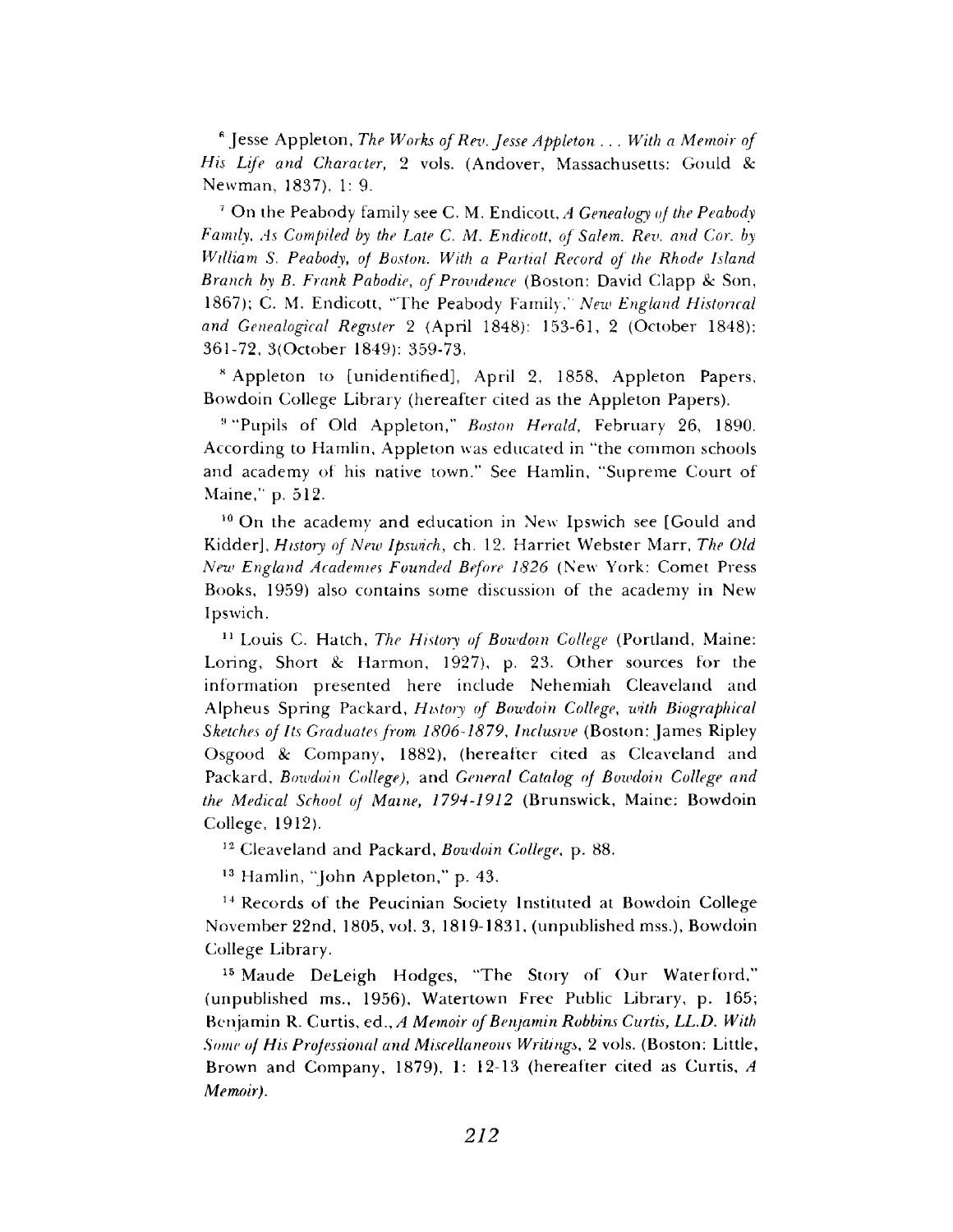16 Curtis, *A Memoir,* 1: 13.

 $17$  Nathan Dane Appleton is listed as the attorney general of Maine on the title pages of volumes 43-45 of the *Maine Reports* (1857-58). On Farley see Charles H. Bell, *The Bench and. Bar of New Hampshire, Including Biographical Notices of Deceased Judges of the Highest Court*, *and Lawyers of the Province and State and a List of Names of Those Now Living* (Boston: Houghton, Mifflin and Company, 1894), pp. 351-52 (hereafter cited as Bell, *Bench and Bar).*

<sup>18</sup> Helen E. Marshall, *Dorothea Dix: Forgotten Samaritan* (Chapel Hill, North Carolina: University of North Carolina, 1937), p. 3.

<sup>19</sup> Sherry W. Burdin, "An Early History of Sebec, Maine" (Sebec Conservation Commission leaflet, 1975). There is a photograph of the Annis building in which Appleton had his Sebec law office in "John Appleton, LL.D.," Sprague's Journal of Maine History 6 (November-December 1918/January 1919): 101.

<sup>20</sup> George F. Godfrey, *A Sketch of Bangor, with Illustrations from* Photographs by the Author (Boston: James R. Osgood and Company, 1882), 11ff.; Stewart H. Holbrook, *Holy Old Mackinaw: A National* History of the American Lumberjack (New York: MacMillan Company, 1938), pp. 14-28.

<sup>21</sup> "Judge Appleton's Wealth," unidentified newspaper clipping in the Appleton Papers.

<sup>22</sup> "Crowned with Honors," unidentified newspaper clipping in the Appleton Papers (hereafter cited as "Crowned with Honors").

 $23$  Quoted in Hamlin, "John Appleton," p. 57.

24 On Elisha Allen see *History of Penobscot County, Maine, with Illustrations and Biographical Sketches* (Cleveland: Williams, Chase *Sc* Co., 1882), p. 211 (hereafter cited as *History of Penobscot County).*

 $25$  Allen Gilman to Elias Dudley, February 6, 1841, in "Honorable Elias Dudley and Some of His Political Correspondence," Sprague's *Journal of Maine History* 4 (July 1916): 13.

<sup>26</sup> On Hill see Bell, *Bench and Bar*, pp. 438-39. On Moses Appleton see *History of Penobscot County,* p. 222.

 $27$  The reorganization of the court system is discussed in Louis Clinton Hatch, ed., *Maine: A History* (New York: The American Historical Society, 1919; reprint ed., Somersworth, New Hampshire: New Hampshire Publishing Company, 1974), pp. 740-41.

<sup>28</sup> "Crowned with Honors"; Hamlin, "John Appleton," p. 61.

 $29$  Hamlin, "John Appleton," p. 76.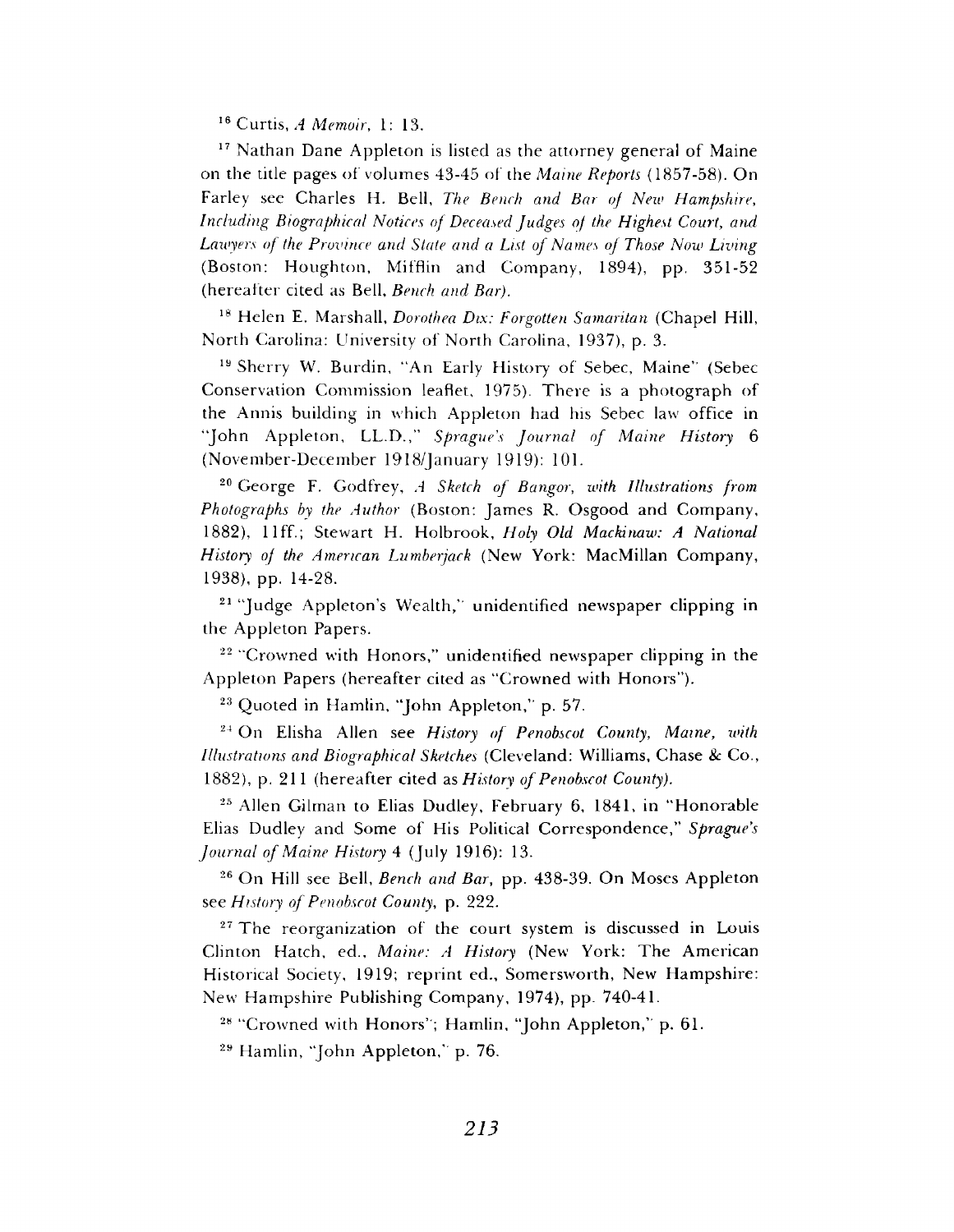30 "Proceedings of the Penobscot Bar in Relation to the Death of the Honorable John Appleton," 83 Me. 587, 605 (1891), (hereafter cited as "Proceedings").

31 A Venerable Judge," *New York Times*, April 17, 1885, p. 3. R eprinted from the *Lewiston Journal.*

32 "Proceedings," 83 Me. at 607.

<sup>33</sup> "Crowned with Honors"; "Proceedings," 83 Me. 587

 $34$  Hamlin, "John Appleton," p. 68.

<sup>35</sup> Appleton to [unidentified], April 2, 1858, Appleton Papers.

36 Cleaveland and Packard, *Bowdoin College*, p. 743-44; *Biographical Encyclopaedia of Maine of the Nineteenth Century* (Boston: Metropolitan Publishing and Engraving Co., 1885), pp. 372-74.

<sup>37</sup> Will of John Appleton, Penobscot County Probate Records, vol. 94, pp. 33-38.

38 Jesse A ppleton, *Lectures, Delivered at Bowdoin College, and Occasional Sermons* (Brunswick, Maine: Joseph Griffin, 1822).

<sup>39</sup> Hamlin, "John Appleton," p. 78. See the entries for Hedge, Everett and Allen in the *Dictionary of American Biography.*

<sup>40</sup> Frederic Henry Hedge, *Reason in Religion* (Boston: Walker, Fuller and Company, 1865), p. 198.

<sup>41</sup> C. C. Everett, "The Faith of Science and the Science of Faith," *Christian Examiner* 85 (July 1868): 61-76.

42 X. Y. [John A ppleton], "Rate of Interest and Usury Laws," *Yankee and Boston Literary Gazette*, February 12, 1829, p. 49.

43 *Ibid.,* p. 50.

 $44$  Opinions of the Justices, 58 Me. 590 (1871).

43 Allen v. Jay, 60 Me. 124 (1872).

 $46$  Opinions of the Justices, 58 Me. at 592.

*47 Idem* at 597.

48 *Idem* at 598.

49 X. Y. [John A ppleton], "Rules of Evidence," *Yankee and Boston Literary Gazette, June 11, 1829, p. 188.* 

<sup>50</sup> John Appleton, *The Rules of Evidence*, Stated and Discussed (Philadelphia: T. & J. W. Johnson, 1860), (hereafter cited as Appleton, *Rules of Evidence).*

51 *Ibid.,* p. iii.

 $52$  Opinions of the Justices, 44 Me. 505 (1857).

<sup>53</sup> Hamlin, "Supreme Court of Maine," p. 515.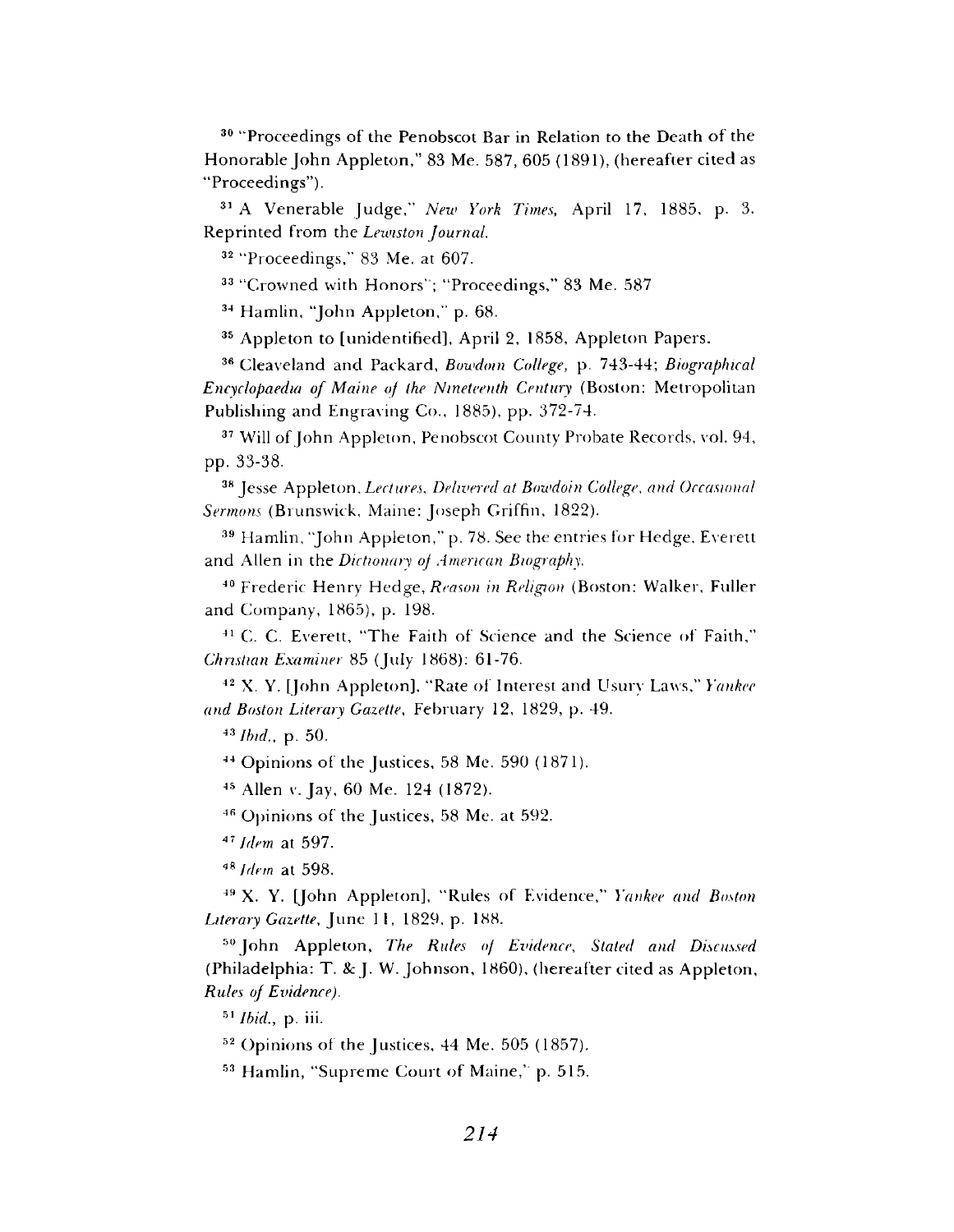<sup>54</sup> Opinions of the Justices, 44 Me. at 561.

55 *Idem* at 563.

*™ldem* at 573.

57 A ppleton, *Rules of Evidence*, p. 271.

58 *Ibid.,* p. 272.

&9 U.S., Congress, Senate, S. Rept. 25, 38th Cong., 1st sess, 1864, p. 11. (U.S. Congressional Serial Set, Vol. 1178).

 $60$  Hamlin, "John Appleton," p. 55 n. 7.

<sup>61</sup> For arguments against the Appleton reform see, for example, J. F. B., "Testimony of Parties in Criminal Prosecutions," American Law *Register,* n.s., 6 (May 1867): 358-93.

 $62$  Appleton to John Q. Adams, February 24, 1866, reprinted in "Testimony of Defendants in Criminal Prosecutions," American Law *Register*, n.s., 5 (October 1866): 705-15 at 710.

<sup>63</sup> The law today generally forbids juries to draw unfavorable inferences from the defendant's exercise of his right to remain silent. In the words of the great legal scholar John Henry Wigmore, this prohibition "gives at least as much benefit as in common sense can be afforded to the accused who takes the unnatural and suspicious course of declining to testify for himself. John Henry Wigmore, *A Treatise on the Anglo-American System of Evidence in Trials at Common Law,* 3rd ed., 10 vols. (Boston: Little, Brown, 1940), 2: 704 (hereafter cited as W igm ore, *Treatise).*

<sup>64</sup> Appleton to D. E. Ware, February 22, 1865, reprinted in "Testimony of Parties in Criminal Prosecutions," American Law Register, n.s., 4 (August 1865): 577-81 at 580-81.

<sup>65</sup> Appleton to Adams, February 24, 1866, reprinted in "Testimony of Defendants in Criminal Prosecutions," American Law Register, n.s., 5 (O ctober 1866): 707.

<sup>66</sup> Appleton, *Rules of Evidence*, p. iv; Hamlin, "John Appleton," p. 50.

<sup>67</sup> See letters to Adams and Ware cited in notes 59 and 61 above.

<sup>68</sup> See R. V. W. Du Bois, "The Accused as Witness," *Criminal Law Magazine* 5 (May 1883): 323-58.

<sup>69</sup> James Bradley Thayer, "A Chapter of Legal History in Massachusetts," *Harvard Law Review* 9 (April 1895): 12.

<sup>70</sup> For example, regarding the various expositions on the exclusion of witnesses for interest in the litigation Wigmore wrote: "Perhaps the most comprehensive and concise, and the most profitable for perusal, next to Mr. Bentham's, are those of Chief Justice Appleton of Maine (a disciple of Bentham's) in his treatise  $(1860)$  on Evidence, chaps. I, IV,